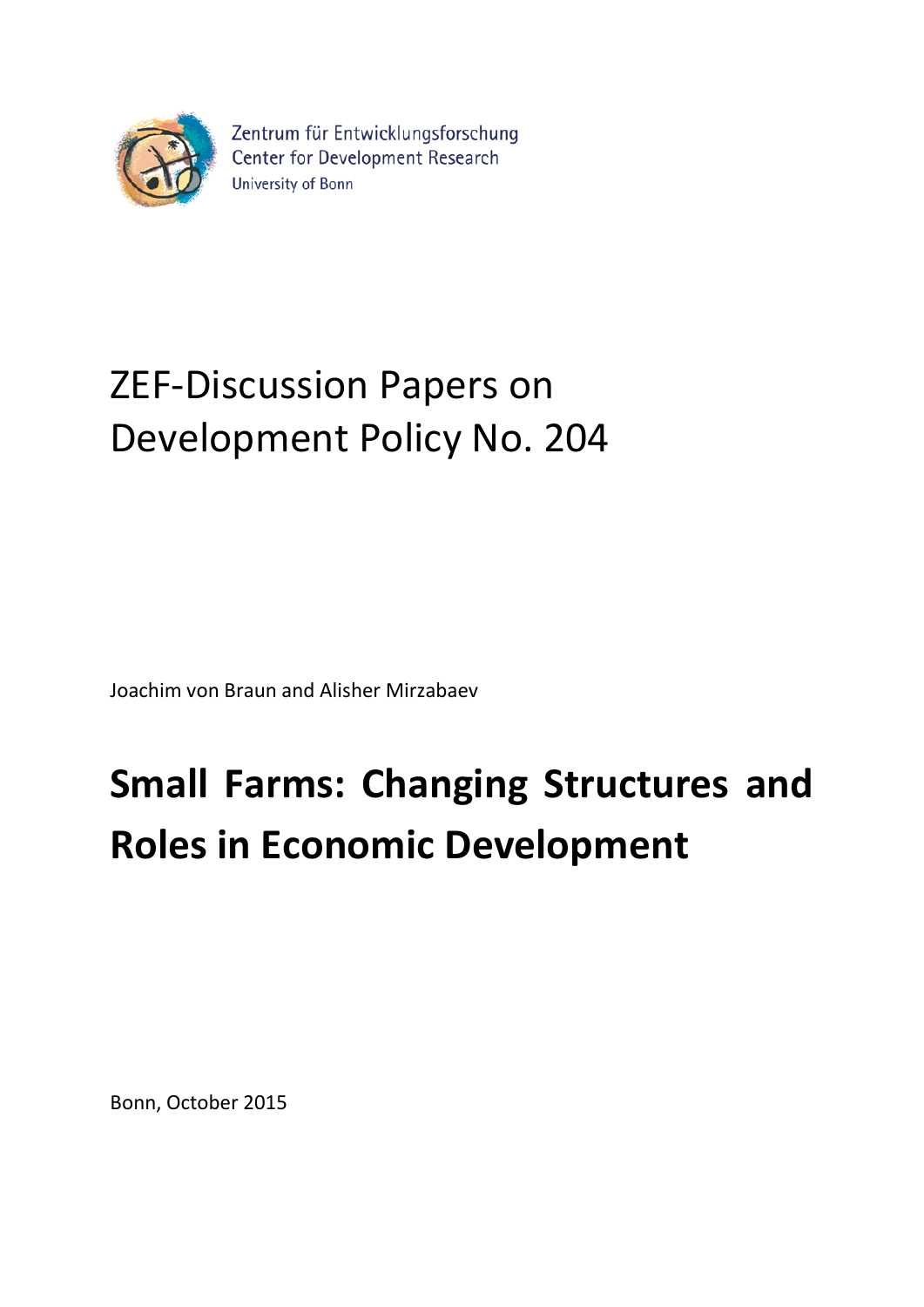The **CENTER FOR DEVELOPMENT RESEARCH (ZEF)** was established in 1995 as an international, interdisciplinary research institute at the University of Bonn. Research and teaching at ZEF addresses political, economic and ecological development problems. ZEF closely cooperates with national and international partners in research and development organizations. For information, see: www.zef.de.

**ZEF – Discussion Papers on Development Policy** are intended to stimulate discussion among researchers, practitioners and policy makers on current and emerging development issues. Each paper has been exposed to an internal discussion within the Center for Development Research (ZEF) and an external review. The papers mostly reflect work in progress. The Editorial Committee of the ZEF – DISCUSSION PAPERS ON DEVELOPMENT POLICY include Joachim von Braun (Chair), Solvey Gerke, and Manfred Denich. Tobias Wünscher is Managing Editor of the series.

**Joachim von Braun and Alisher Mirzabaev, Small Farms: Changing Structures and Roles in Economic Development, ZEF- Discussion Papers on Development Policy No.204, Center for Development Research, Bonn, October 2015, pp. 31.**

**ISSN: 1436-9931**

#### **Published by:**

Zentrum für Entwicklungsforschung (ZEF) Center for Development Research Walter-Flex-Straße 3 D – 53113 Bonn Germany Phone: +49-228-73-1861 Fax: +49-228-73-1869 E-Mail: zef@uni-bonn.de www.zef.de

### **The authors:**

**Joachim von Braun**, Center for Development Research (ZEF), University of Bonn. Contact: jvonbraun@uni-bonn.de

**Alisher Mirzabaev,** Center for Development Research (ZEF), University of Bonn. Contact: almir@uni-bonn.de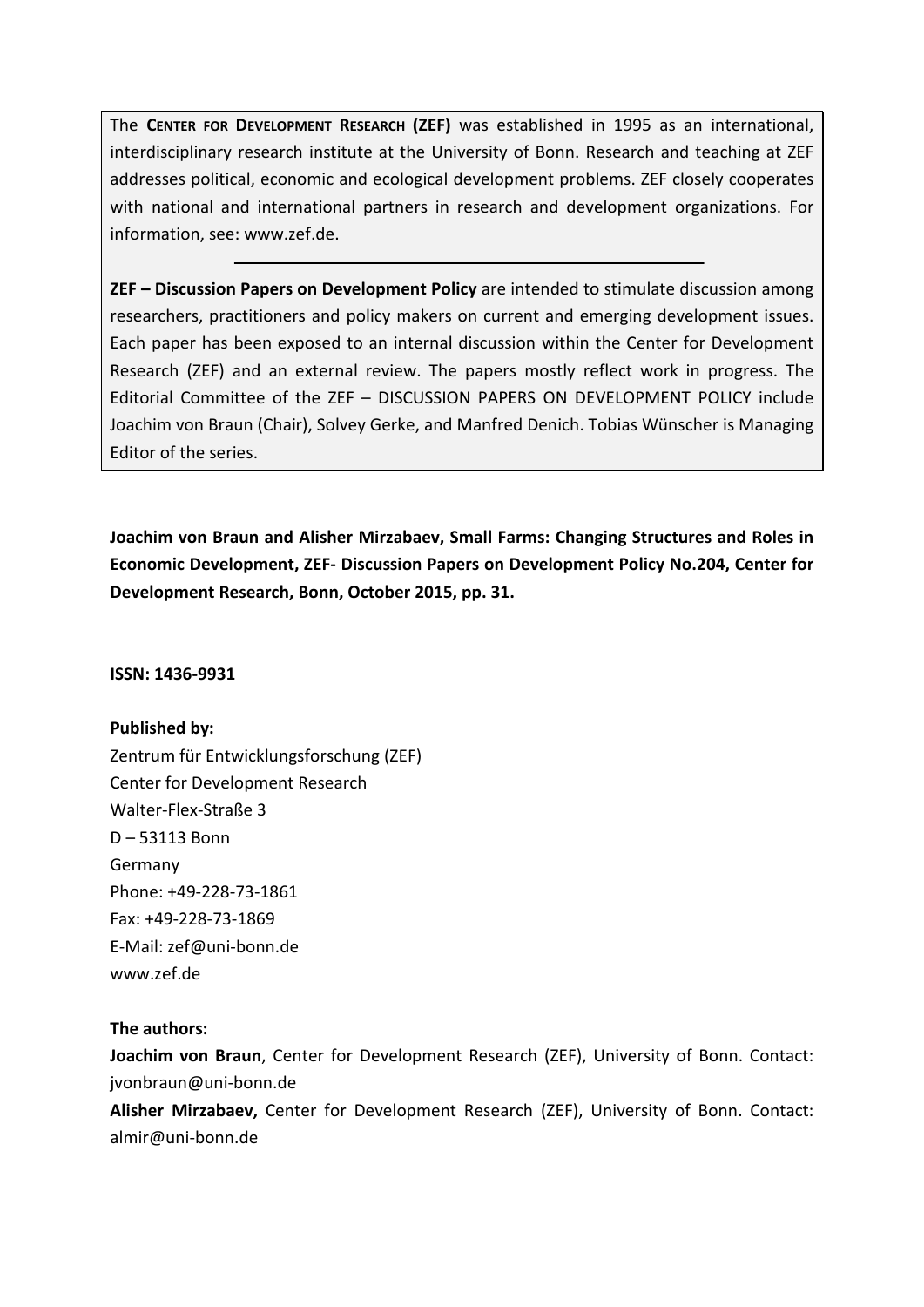# **Acknowledgements**

We would like to thank the participants of the  $8<sup>th</sup>$  International Conference of the Asian Society of Agricultural Economists, held at BRAC Center for Development, Savar, Bangladesh, from 15 to 17 October 2014, for their useful comments on an earlier version of the paper, especially Mahabub Hossain, Mohammad Abdul Malek, Abdul Bayes, and Keijiro Otsuka. We also appreciate the editorial and research assistance from Jann Goedecke, Rebecka Ridder and Katharina Gallant in preparing this discussion paper.

Joachim von Braun and Alisher Mirzabaev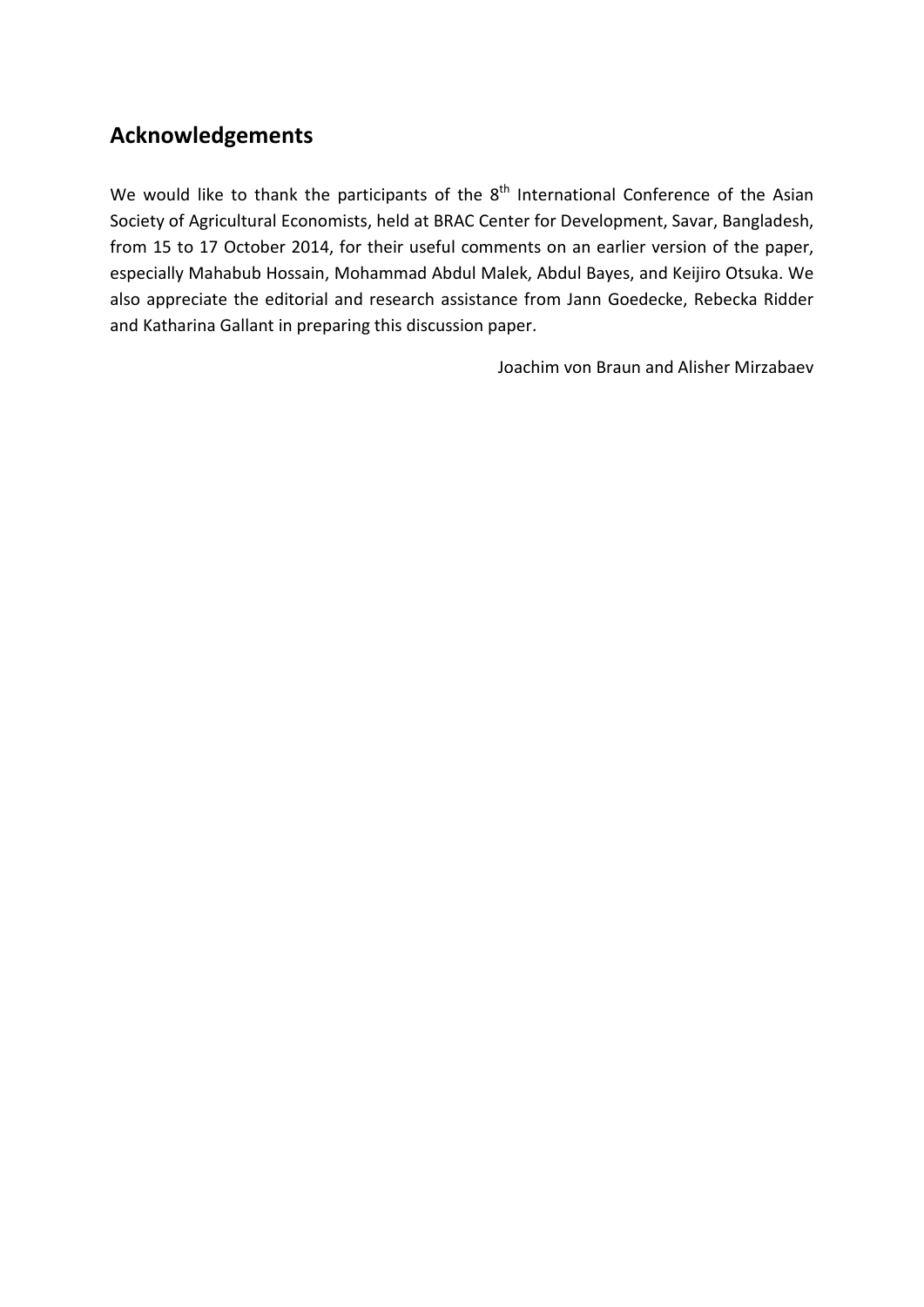### **Abstract**

Small farms are the largest employment and small business group among the poor. Their businesses use mostly labor and local resources and face local constraints, but at the same time, they are affected by increasingly complex national and global economic changes, which lead to shifts in optimality and viability of structures and of their business priorities. This paper identifies basic forces of change in the small farm economy, proposes policies that may support productive and socially acceptable transformations, and highlights research priorities. The paper concludes that policies should primarily focus on people's income opportunities in the rural economy, where small farmers often hold multiple farm and non-farm jobs, rather than be narrowly concerned with viability of the small scale farm enterprise.

**Keywords**: small farms, structural change, farm size, sustainability, poverty reduction, innovation

**JEL codes**: 013, O33, Q01, Q12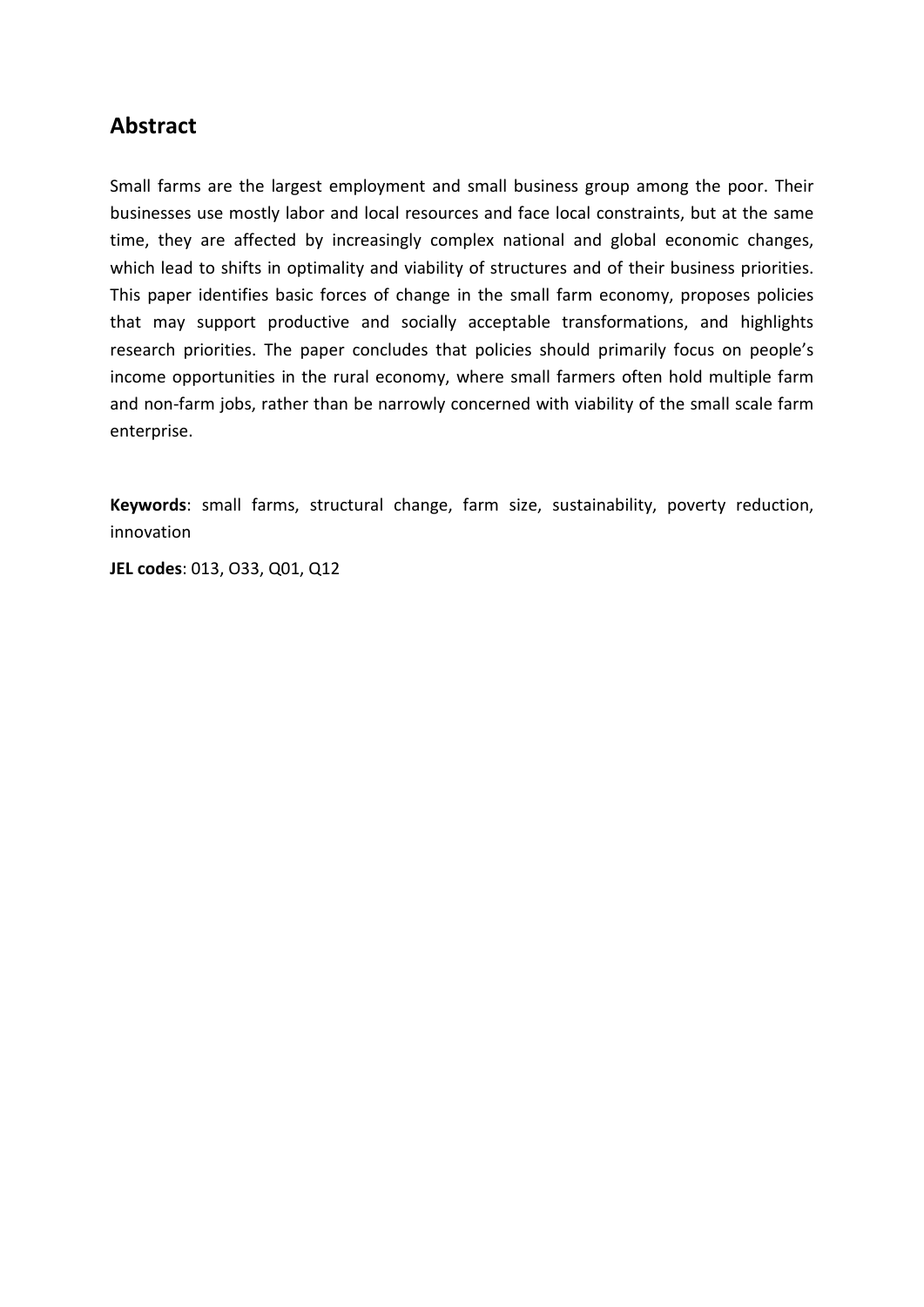# **Table of Contents**

| 3.2 Transformation of the small farm sector and relations to the rural and urban |  |
|----------------------------------------------------------------------------------|--|
|                                                                                  |  |
|                                                                                  |  |
|                                                                                  |  |
|                                                                                  |  |
|                                                                                  |  |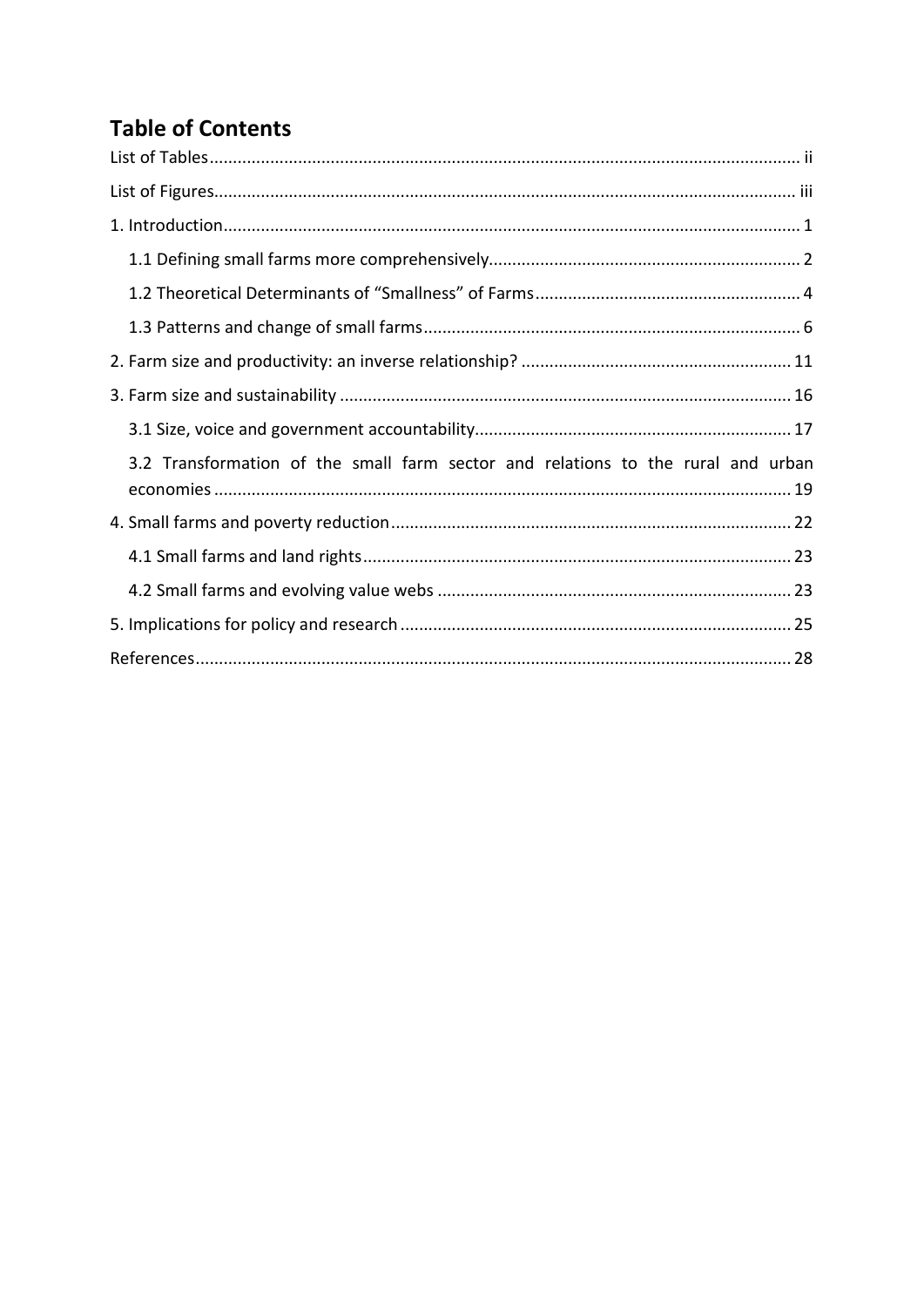# <span id="page-5-0"></span>**List of Tables**

| Table 3. Farms size class patterns in selected countries around the world (ownership) 9 |  |
|-----------------------------------------------------------------------------------------|--|
| Table 4. Average size of agricultural holding in selected countries, by decade  10      |  |
|                                                                                         |  |
|                                                                                         |  |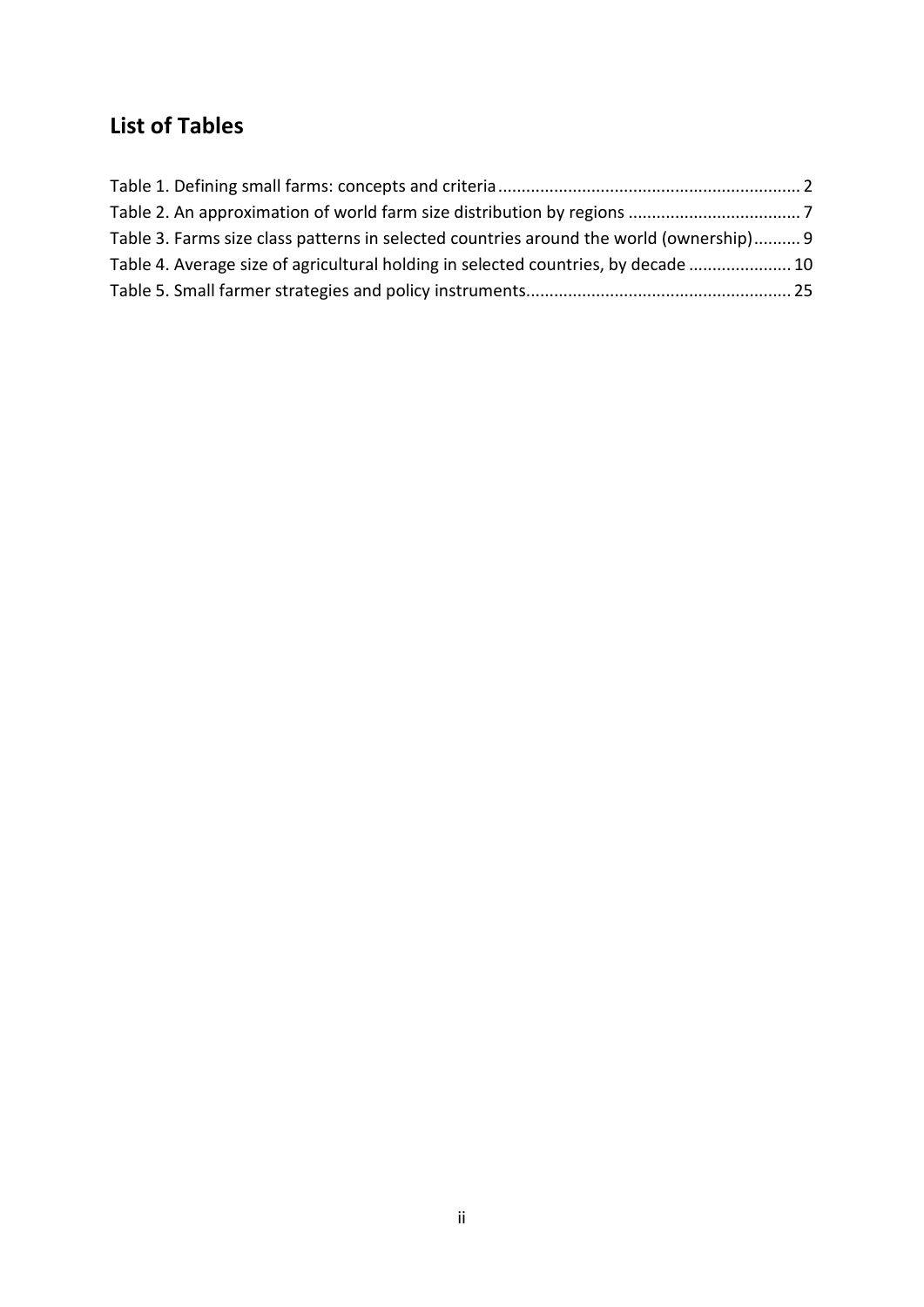# <span id="page-6-0"></span>**List of Figures**

| Figure 5. Annual changes in farm size and agricultural growth rates in Asia (on average) 13  |  |
|----------------------------------------------------------------------------------------------|--|
| Figure 6. Changes in farm size and average agricultural growth rates in SSA, both in logs 14 |  |
|                                                                                              |  |
|                                                                                              |  |
|                                                                                              |  |
|                                                                                              |  |
|                                                                                              |  |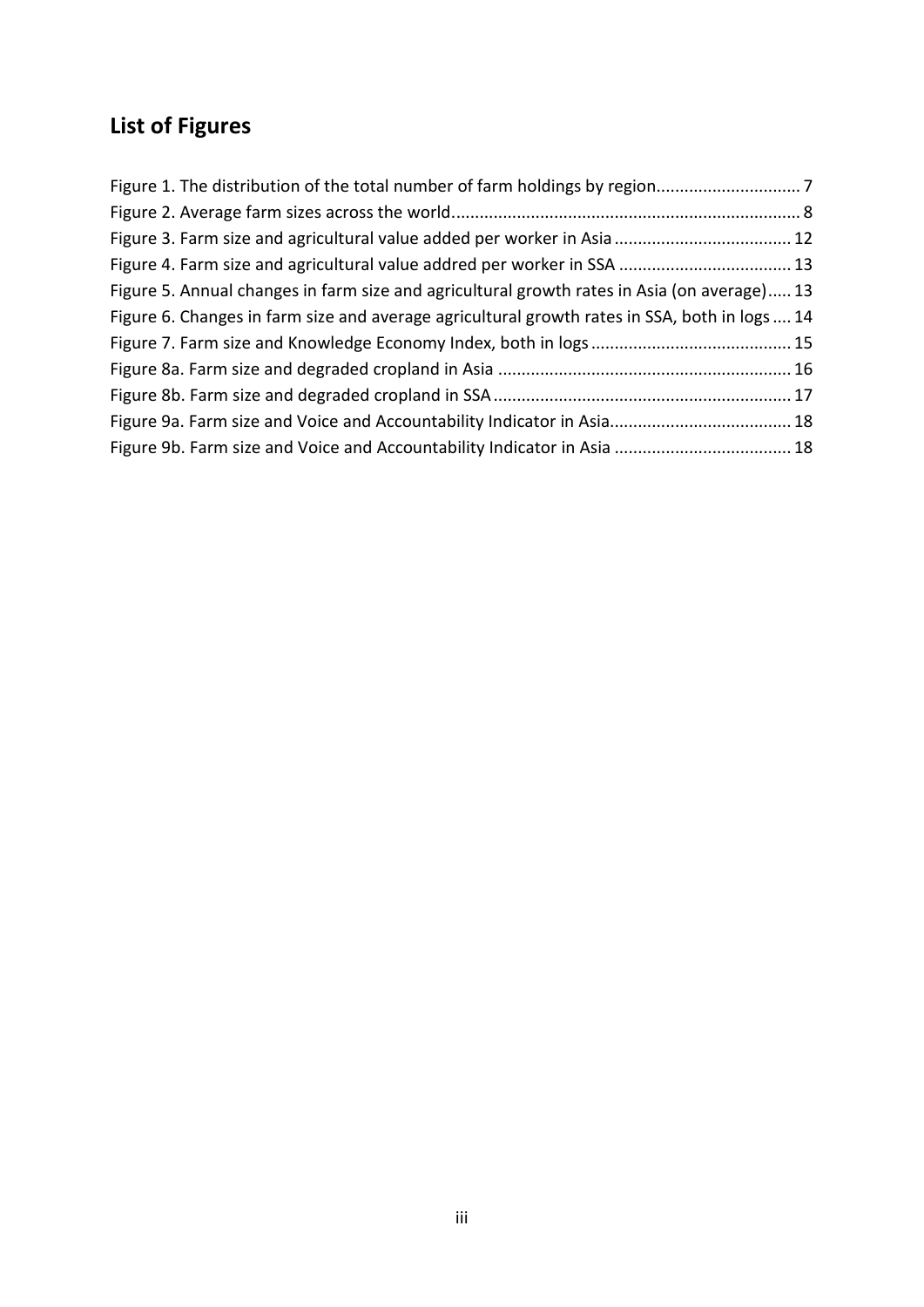# <span id="page-7-0"></span>**[1](#page-7-1).** Introduction<sup>1</sup>

There are about 570 million small farms in the world, if we define smallness by hectare (Lowder et al. 2014). About 80% of these small farms are located in Asia, with the majority in China and India. Small farms are the largest employment and small business group among the poor. Their businesses use mostly local resources and face local constraints, but at the same time, they are affected by increasingly complex national and global economic changes, which lead to shifts in optimality and viability of structures and business priorities of small farms. These changes are partly inside farming and partly very much outside agriculture, and partly domestic and partly international, i.e.:

- returns to **labor** in small scale farming are increasingly determined outside agriculture through more integrated labor markets; opportunity costs of farm labor are rising, as are the aspirations of youth in farming families who do not want to feel relatively deprived;
- agricultural **innovation and technology** shifts are critical among the forces of change. Integration with services is increasingly facilitated through innovations in information and communications technologies (ICT) and related richness of relevant content of ICT for farmers and rural communities;
- the market value of smallholder **land** is rising because of agricultural price changes and is increasingly influenced by non-agricultural demand for land use, as well as expected value changes in other capital asset classes;
- **international demand side dynamics** result from changing price levels and volatility, and trade policies defining competitiveness. Consumption shifts are among the fundamental drivers.
- domestic **policies**, especially the scale and pattern of investments in public goods, such as infrastructure, innovation systems, and social policies change the socioeconomic framework of small scale farming.

Small farmers have shown a strong resilience in the context of economic transformations and various economic shocks. However, they are faced with evolving forces of change in coming decades, including much more integrated and quality-focused agricultural value chains; more complex technological and institutional choices in production, processing and markets. Policies must take into account that farm households are not only passive absorbers of change, but are, in fact, important contributors to development. It may help structural change that a distinction between "rural" and "urban" is getting increasingly

<span id="page-7-1"></span> $1$  An earlier version was presented by Joachim von Braun as a keynote at the 8th International Conference of the Asian Society of Agricultural Economists, Held at BRAC Center for Development, Savar, Bangladesh, 15-17 October 2014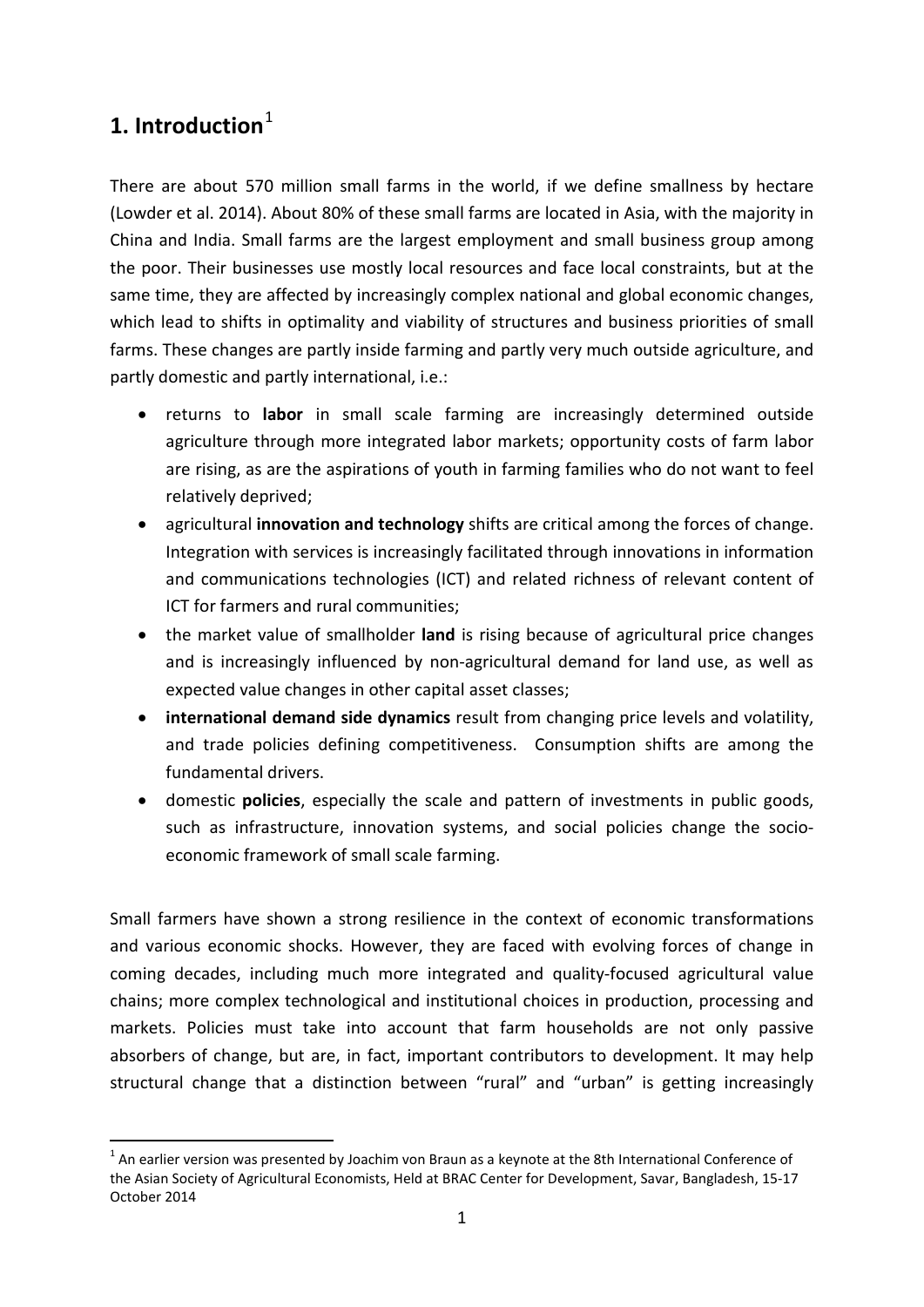blurred, especially in densely populated regions of Asia, because infrastructure and services (ICT) are connecting even marginalized areas a lot more intricately.

Small farmers' roles will probably transform fast in the next generation. The purpose of this paper is to identify basic forces of change in the small farm economy, policies that may support productive and socially acceptable transformations, and research to generate useful insights for the guidance of transformation of small farm economies.

### <span id="page-8-0"></span>**1.1 Defining small farms more comprehensively**

S*mall farms* are highly heterogeneous and diverse. Small farmers exhibit specific characteristics and play multifunctional "roles" in different regions of the world, and these roles vary in significance in different stages of economic development. Most of the literature defines small farms based on the size of their land or livestock holdings (Eastwood et al. 2010), a usual but arbitrary cut-off size being less than 2 ha (World Bank 2003).

<span id="page-8-1"></span>In this regard, land quality and access to resources, such as water, are also key differentiators of small farms. It is important to capture these institutional and technical characteristics in the definition of a *small farm. B*eing small is not only about the land or herd size, but also about varied access to markets and natural resources and the degree of commercialization (von Braun 2005). Given the important role of small farms in reducing rural poverty, the definition of small farms ideally should be asset and income-based (ibid.), not just area based.

Actually a whole dashboard of concepts and related measurable criteria should be applied to identify size, relevance and potentials of the small farm economy. Table 1 lists such a dashboard of five sets of concepts (land size, employment, income, total economic value, societal role). The agricultural economics literature is rich in studies in all these five concepts and to some extent in their inter-linkages. A general international statistical basis, however, exists only for the land-based accounting of "small farms" and even that is quite deficient (Lowder et al. 2014). The definition of farm class sizes for which data are collected is often divergent among countries, making their cross-country comparisons challenging (FAO 2010).

Moreover, the discussion of small farms is dominated by crop production and the inverse productivity relationship. Whereas multifunctional roles of these small farmers in the developing countries, and their subsequent positive or negative impacts on land, labor, input and output markets, and associated value webs, also need to be included into analyses in more comprehensive ways. Furthermore, small farms also include small pastoralists, who are rarely taken into consideration in most of the small farms literature, not much attention is paid to small scale horticulturalists and aquaculturalists, either. Nevertheless, while many developing countries have built up improved information bases on their small farm sectors;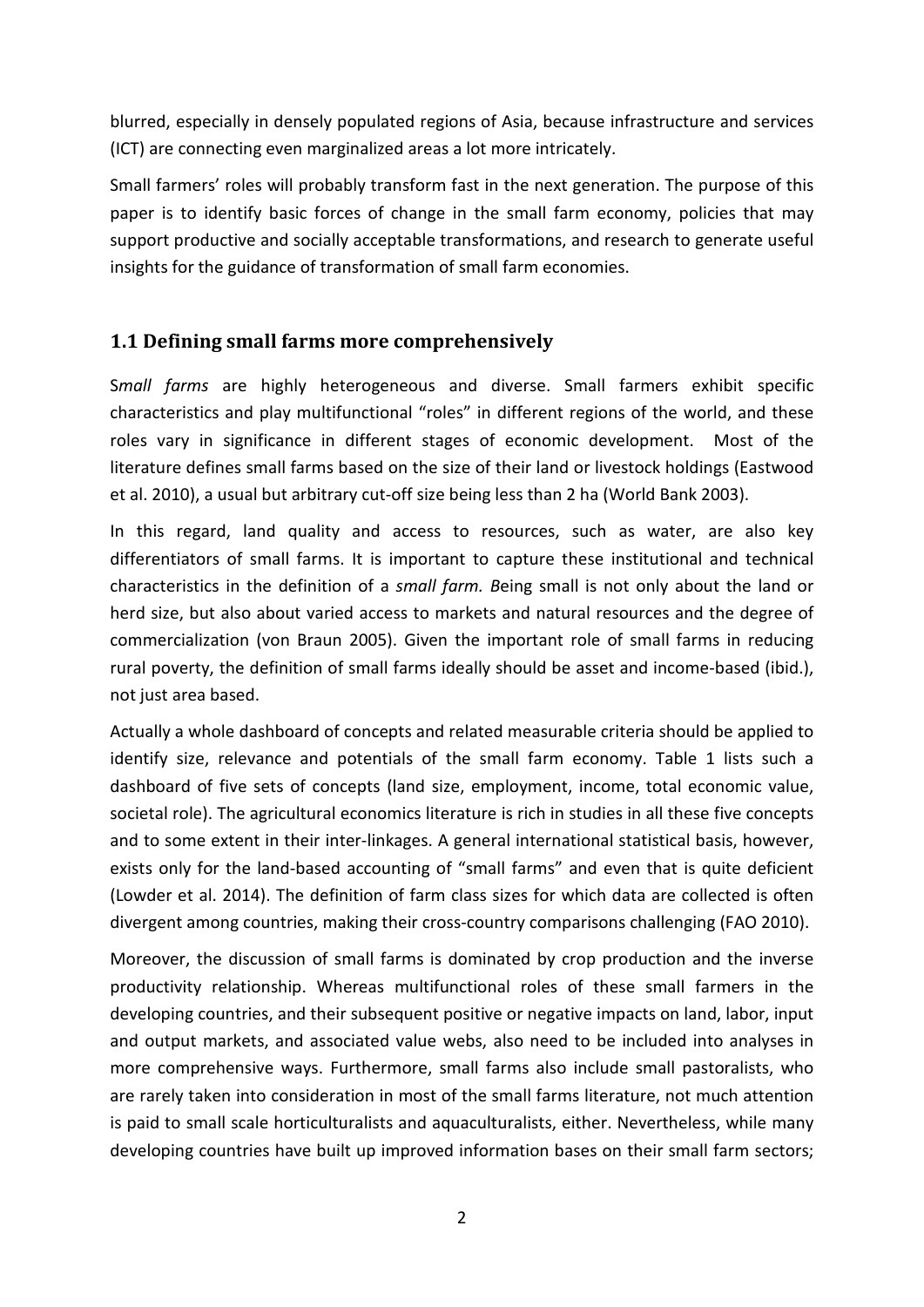inter-country comparisons are hardly possible based on the outlined comprehensive dashboard.

| <b>Concepts</b>                   | <b>Measurements</b>                                      | <b>Strengths</b>                                                                                                                                      | <b>Deficiencies</b>                                                                                                                |
|-----------------------------------|----------------------------------------------------------|-------------------------------------------------------------------------------------------------------------------------------------------------------|------------------------------------------------------------------------------------------------------------------------------------|
| 1. Land holding<br>(or herd) size | Size in hectares<br>cultivated<br>Number of<br>livestock | Simple accounting of<br>physical characteristics;<br>Important for agrarian<br>societies                                                              | Lack of economic valuation<br>of farm enterprise (quality of<br>land, location to markets<br>etc.); ownership issues<br>neglected; |
| 2. Employment                     | Labor in small<br>farms                                  | Important for economy-<br>wide considerations and<br>for livelihoods                                                                                  | Returns to labor (especially<br>marginal returns) undefined;<br>economics of multiple job-<br>holdings missing                     |
| 3. Income                         | Annual production<br>and net returns                     | Integrates with GDP<br>shares; identifies growth<br>and innovation<br>performance; a basis for<br>poverty identification in<br>the small farm economy | Highly variable; pricing own<br>consumption of farm<br>products; externalities not<br>captured (ecosystem<br>services);            |
| 4. Total<br>economic value        | Comprehensive                                            | Identification of wealth;                                                                                                                             | Difficulties to value land and                                                                                                     |
| (TEV)                             | capital stock<br>(assets) account                        | credit worthiness;<br>important for economy-<br>wide considerations<br>beyond GDP                                                                     | human capital (skills); value<br>of inter-farm collective<br>action (as a form of social<br>capital)                               |
| 5. Societal role                  | Small-farm                                               | Shows collective action                                                                                                                               | Lacks focus on the farm                                                                                                            |
|                                   | communities;                                             | (potentials); governance                                                                                                                              | enterprises;                                                                                                                       |
|                                   | villages; local<br>services                              | and fiscal settings; public<br>goods investments                                                                                                      |                                                                                                                                    |
|                                   |                                                          |                                                                                                                                                       |                                                                                                                                    |

**Table 1. Defining small farms: concepts and criteria**

Source: designed by authors

Taking only the area size of the farm to identify whether it is small or big may lead to misguided policy actions. For example, one hectare of irrigated fertile land planted with high value vegetables and fruits and located close to major urban markets could generate much higher total and per hectare income than, say, 20 hectares of rainfed area under subsistence crops in remote areas. The same one hectare of irrigated land may lead to quite diverging incomes depending if it is sustainably managed or is highly degraded (Nkonya et al. 2011). Moreover, what is small or big may have region-specific characteristics. In Brazil, one third of smallholders have on average about 50 ha. Despite their bigger size, they face the same constraints and have very similar characteristics like small family farms in other parts of the world (Berdegué and Fuentealba 2011). On the other hand, there are about 10 mln smallholder farmers in Brazil, who on average operate 10 ha of land, but for whom agriculture is important, but only secondary source of employment, and they do not rely totally on their farm production for their livelihoods as those smallholders with 50 ha of land (ibid). It is important to keep in mind how far from a satisfactory economic account a simple land-based small farm definition is. Blanket policies defining small farms only by their land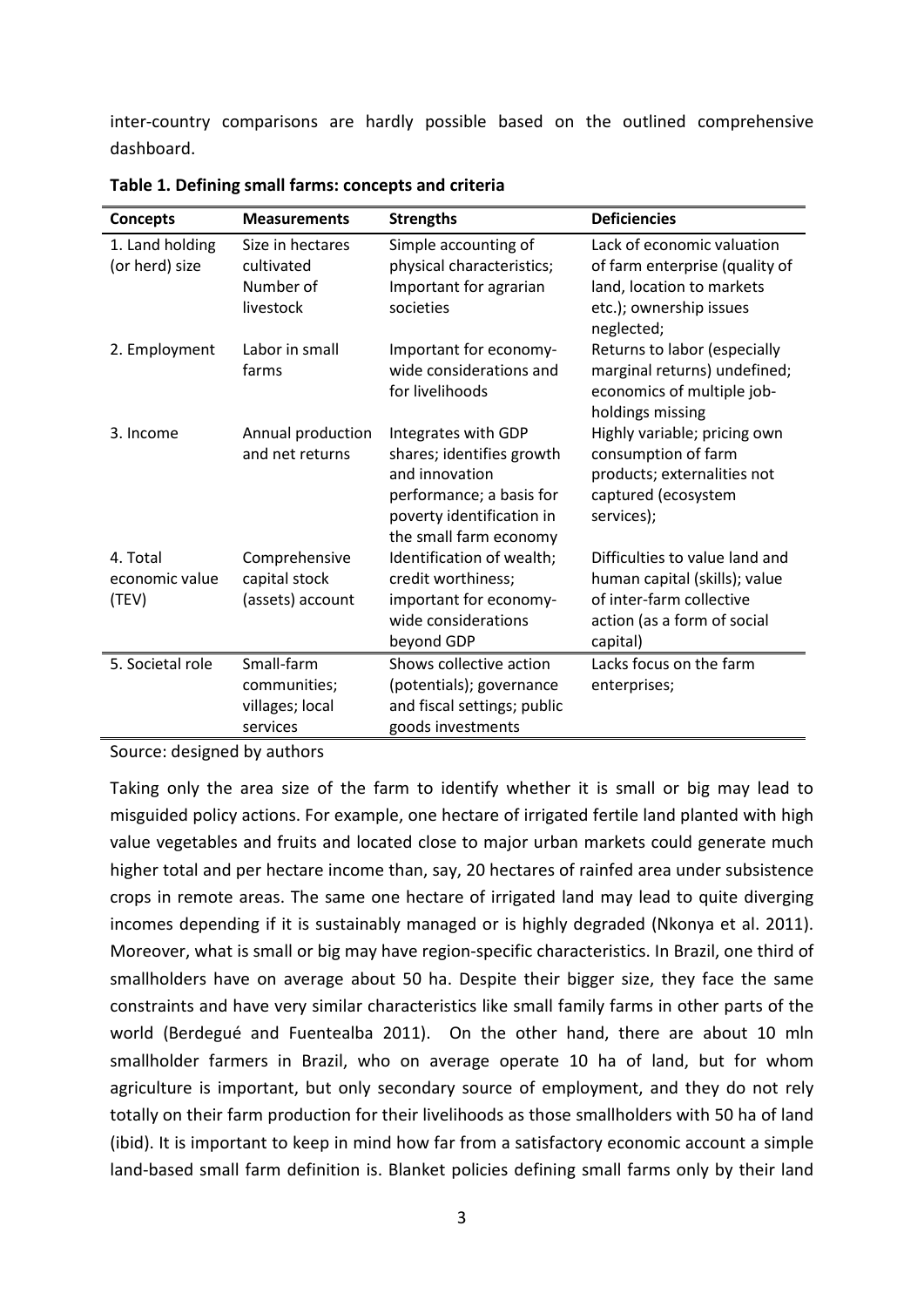holdings, without considering the multiple aspects of small farm economies, might lead to sub-optimal allocation of resources and to lost development opportunities. Of greatest relevance for development would be the capturing of development contributions by the small farm economy, i.e. innovation potentials, entrepreneurial power, social capital, and social roles that could be mobilized.

Before looking further into structures and change, an implication of the more comprehensive approach of taking account of the economic dimensions of small farms suggests that they are not only very large in numbers, but also bigger in relevance for economic development than generally perceived by policy.

### <span id="page-10-0"></span>**1.2 Theoretical Determinants of "Smallness" of Farms**

Smallness of farms is largely endogenous. The fundamental insights of Tschajanov (1923) based on empirical analyses of the relationships between labor use and farm size in Russia around the beginning of the  $20<sup>th</sup>$  century emphasized that the small farm (including household plots for home production) should not be viewed as just a short-term transition phenomenon. It is an economic reality and it directly depends on the household utility function, and on the underlying economic conditions in product and labor markets as well as social system risks. The factors that advantage and disadvantage small farms compared to large farms have been debated by economists for years, and there are long-standing debates on the viability and the role of small farms in economic development (Schultz 1964; von Braun and Kennedy 1994; Hazell et al. 2010). The seminal research of Schultz (1964) on the efficiency of small and poor farmers brought to an end misleading debates, equating small with inefficient.

Viability concepts need to be carefully assessed in relation to small farms. Economic viability in general means that an operation – be it a project, a firm or farm, or a country's economy is economically sustainable. In family farming, it means the ability and capacity of a farm to 'make a living' over the long run. Given the relevance of multiple job holdings on small farms, defining viability just on a basis of the farm component of the households' total economy is insufficient, as farm production, labor and capital allocation are optimized in an integrated inseparable fashion in many instances (Singh et al. 1986). Furthermore, defining small farm viability from an economy-wide perspective would need to be based on considerations of total economic value (TEV) and productivity (innovation) potentials. The "people potentials" in the small farm sector, such as entrepreneurship and expanding human capital, may be much more relevant for growth and development in the developing countries, than just the economics of land connected to the small farm economy. Land consolidation or fragmentation policies need to be formulated not just on the basis of crop productivity differentials between farms of various sizes, but taking into account the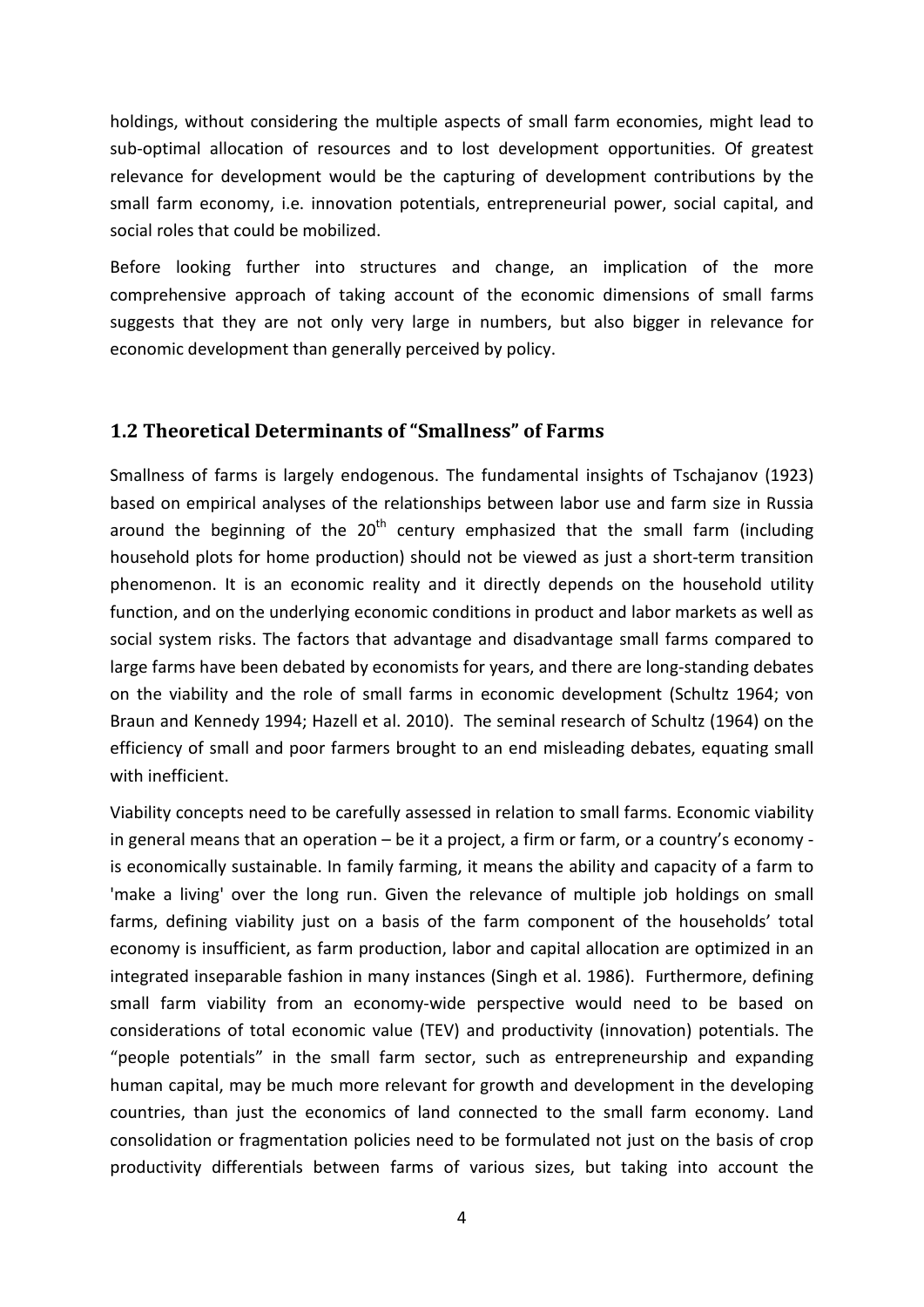diversity of mutually interconnected factors outlined above, also considering the linkages and feedback effects with non-farm sectors.

The concept of *returns of scale* has been used to probe many of the theories of optimal farm size (Chavas, 2001). Empirical studies in the 1970s in India found an inverse relationship between farm scale and productivity, with small farms being more technically efficient than large farms (Yotopoulos and Lau, 1973; Berry and Cline 1979). Hired labor may be the main reason for the lower land productivity of larger farms (Binswanger and Rosenzweig, 1986). Family workers are more efficient than hired workers because family members receive a share of the profit and thus pay greater attention to quality of work than hired labor, and family members require no hiring or search costs, and each family member assumes a share of the risk. However, there are tendencies of (self-) exploitation of labor in family farming, especially in relation to child labor (ILO, 2006) and low remuneration of women's work. For example, Musafiri (2015), using a long-term panel data on Rwanda (two waves: in 1986 and 2012), finds that farm sizes are negatively associated with input use intensity (both labor and fertilizers) and per hectare net farm incomes. Ali and Deininger (2015), also in Rwanda, find that smaller farms enjoy higher profit per hectare when family labor is valued at shadow wages; however, this relationship disappears when the family labor is valued at market wages. Other factors explaining the inverse relationship were suggested to be measurement errors in self-reported land area, systematic soil quality differences between small and large farms, more than optimal use of inputs, especially of family labor, by small farms due to labor market imperfections (Bhalla and Roy 1988, Holden and Otsuka 2014, Ali and Deininger 2015). Several studies accounting for land quality differences, measurement errors in reported land sizes and potential omitted variables, however, still found the existence of the inverse relationship in various settings (Barret et al. 2010, Larson et al. 2014).

In many cases, the small farm might be the optimum size because scale economies that arise from using inseparable inputs (like machinery) are offset by the scale diseconomies that arise from using hired labor (Hayami, 1996). On the other hand, large farms enjoy a credit cost advantage while small family farms enjoy a labor cost advantage. Additionally, the optimal farm size will be influenced by the capacity of small versus large farm communities to engage in political lobbying and rent seeking.

Ultimately, the optimal farm size will be the one under which labor productivity of the agricultural sector approaches that of the non-agricultural sector, given the same quality of labor. Masters et al. (2013) observe that until non-farm sector expands and is able to absorb more and more of rural population, the farm sizes may continue to decline; Asia, with rapidly growing non-farm sector, may start experiencing an enlargement of farm sizes, whereas in Africa the farm sizes may continue to decline for some time (ibid.) However, even with expanding non-farm sector, transitions to larger-scale farming can take a long time due to institutional rigidities, transformation risks, and policies. A simple calculation highlights this: under an assumption of farm closure rates of five percent per annum (be it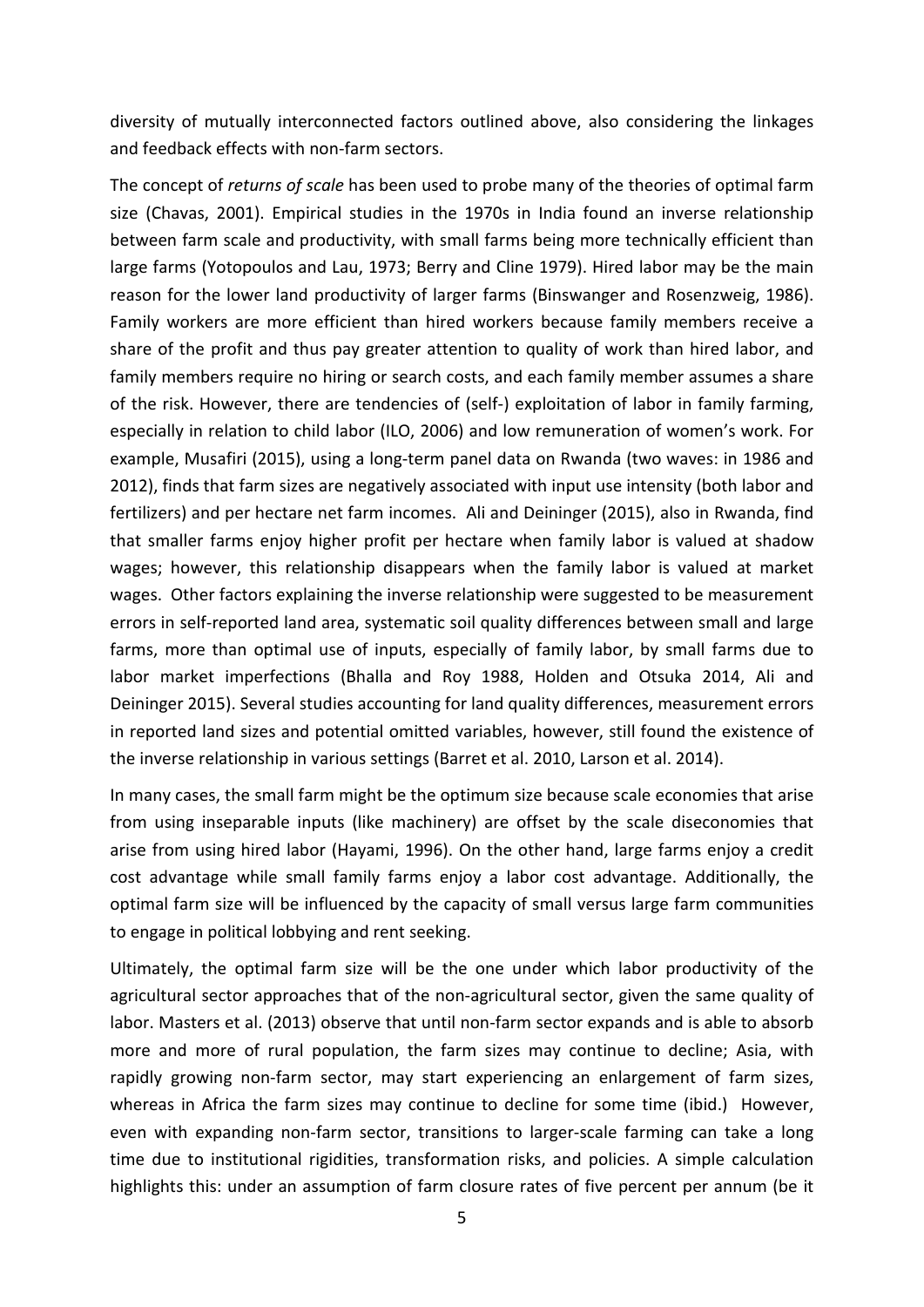through sales or renting out) it would take 45 years to move from an average of one-hectare farms to an average of ten-hectare farms. Europe has only managed that process with half such an exit rate. In brief, small farms will be there for many years to come. Radically accelerated and enforced change in farm size usually entails suffering and is economically inefficient. Therefore, a successful and endogenous transition to larger scale farming would require wide-reaching institutional transformations and not simply a government (re-) allocation of land to large scale farms by decree (Collier and Dercon 2014).

In this evolving context, small farms require focused development attention for several reasons. Firstly, they play key roles in broader economic transformations. Considering that small farms are home to large shares of populations in developing countries, the successes of economic transformations need to take the economy-wide roles of small farms into account. Secondly, the protection of natural resources and their sustainable use by small farms is becoming a critical aspect of farm productivity. For example, land degradation is found to affect more than 3 billion people around the world, the majority of whom small farmers and pastoralists in developing countries (Le et al. 2014), and has serious economic consequences for them (Nkonya et al. 2011). Thirdly, globalization and changes in markets offer new opportunities and competitive threats for small farms. These opportunities and threats need to be evaluated with a view to enable small farmers to successfully integrate into new value webs or at least partly exit agriculture to nonfarm activities. Fourthly, small farms play a key role in reducing poverty. Most of the poor in the world reside in small farms (von Braun et al. 2009), so what happens in small farms will be decisive in actions against poverty. Among the population, those most affected by food insecurity are the smallholder farmers, because of income and direct production linkages. Therefore, if these farmers were better off, hunger and the sticky problem of child malnutrition would diminish.

### <span id="page-12-0"></span>**1.3 Patterns and change of small farms**

The world currently contains about 570 million farms, if we include small household agricultural production (Lowder et al. 2014). Table 2 depicts their estimated size distribution (not controlled for land quality). Approximately 85 percent of the world's farms are smaller than 2 hectares. About half of small farms are in low or lower middle income countries (Lowder et al. 2014). Most of the farms, including small farms are located in Asia, particularly China and India (Figure 1). It should be stressed that land quality differs widely among these small holdings.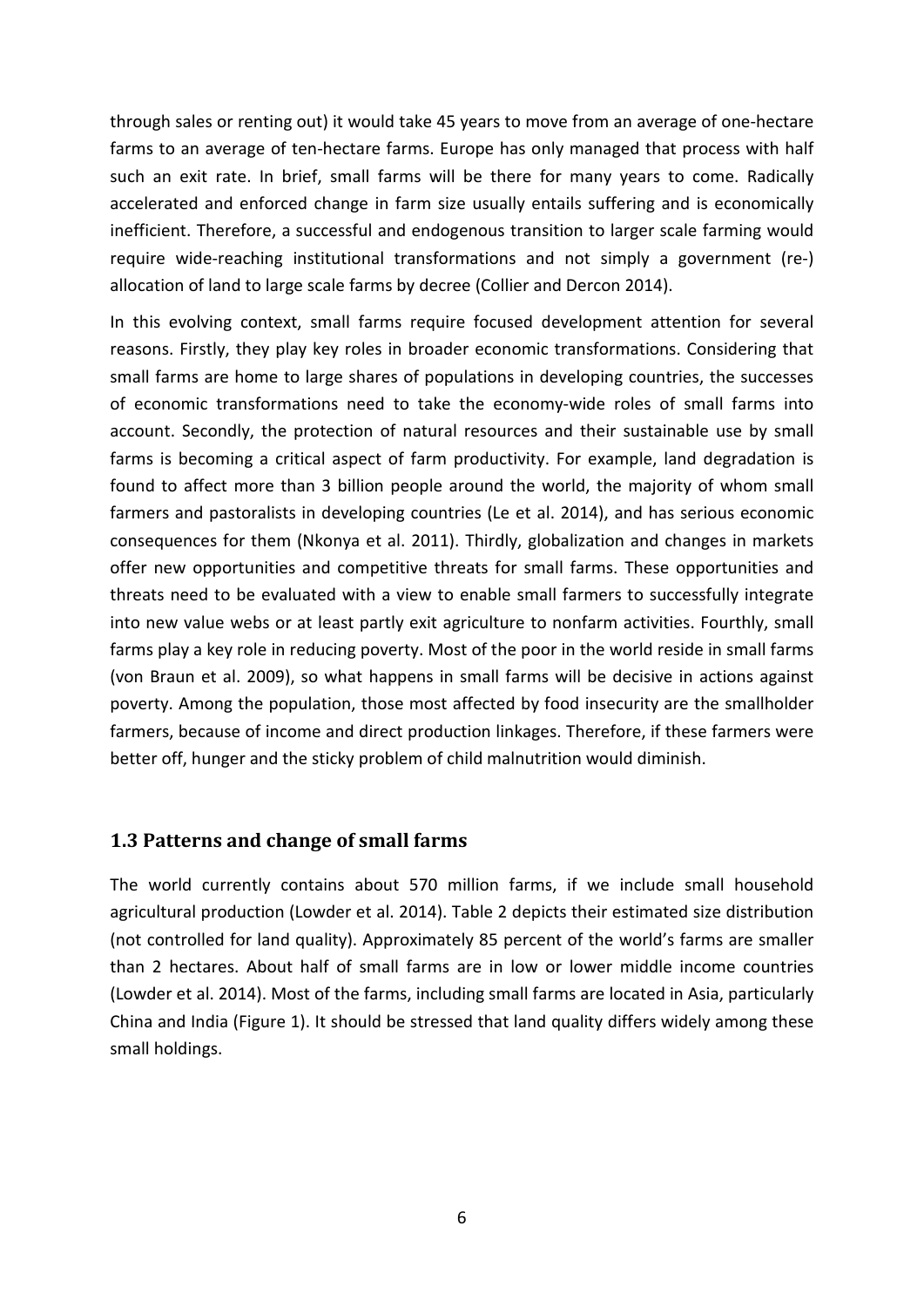|                              | Land size classes |           |          |                          |                          |                          |  |
|------------------------------|-------------------|-----------|----------|--------------------------|--------------------------|--------------------------|--|
| Region                       | $<$ 1 ha          | $1-10$ ha | 10-50 ha | 50-100 ha                | 100-500 ha               | >500 ha                  |  |
| Asia                         | 78%               | 19%       | 1%       | $\overline{\phantom{a}}$ | $\overline{\phantom{0}}$ | $\overline{\phantom{0}}$ |  |
| Sub-Saharan Africa           | 62%               | 37%       | 1%       |                          |                          | $\overline{\phantom{0}}$ |  |
| Middle East and North Africa | 60%               | 33%       | 7%       |                          |                          |                          |  |
| Latin America and Caribbean  | 17%               | 47%       | 23%      | 6%                       | $\overline{\phantom{0}}$ |                          |  |
| Europe                       |                   | 77%       | 15%      | 3%                       | 3%                       |                          |  |
| North America and Australia  |                   | 19%       | 32%      | 16%                      | 24%                      | 9%                       |  |

<span id="page-13-0"></span>**Table 2. An approximation of world farm size distribution by regions**

Source: data from Lowder et al. (2014), FAO datasets

Note: Blank cells mean the number of farms under this land size class is less than 0.1% of the total.



<span id="page-13-1"></span>

Source: compiled from data from Lowder et al. 2014, FAO datasets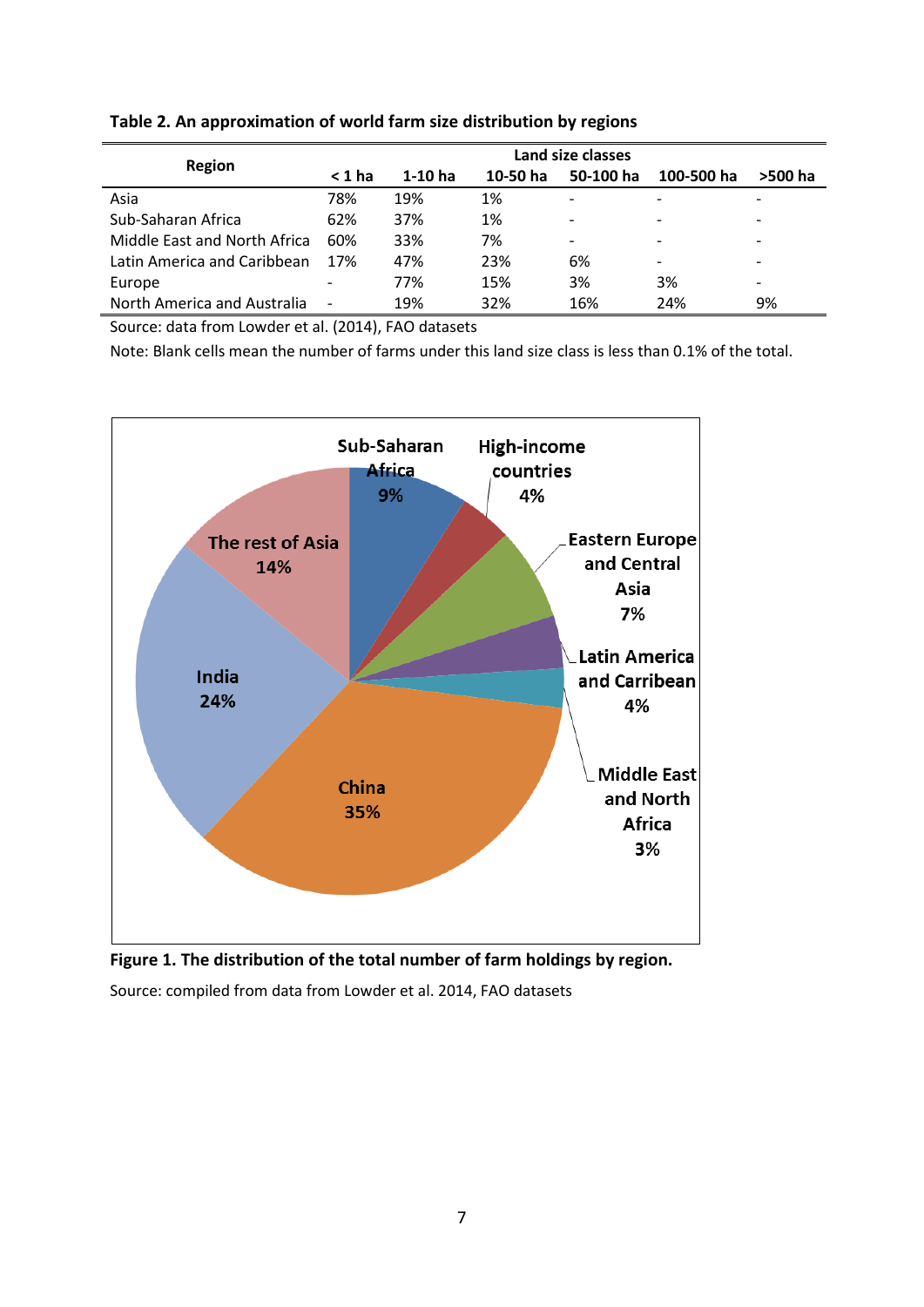

**Figure 2. Average farm sizes across the world.**

<span id="page-14-0"></span>Source: compiled from various sources. Note: the data from latest available censuses are used. In some cases, more up to date numbers are included from other statistical and research publications.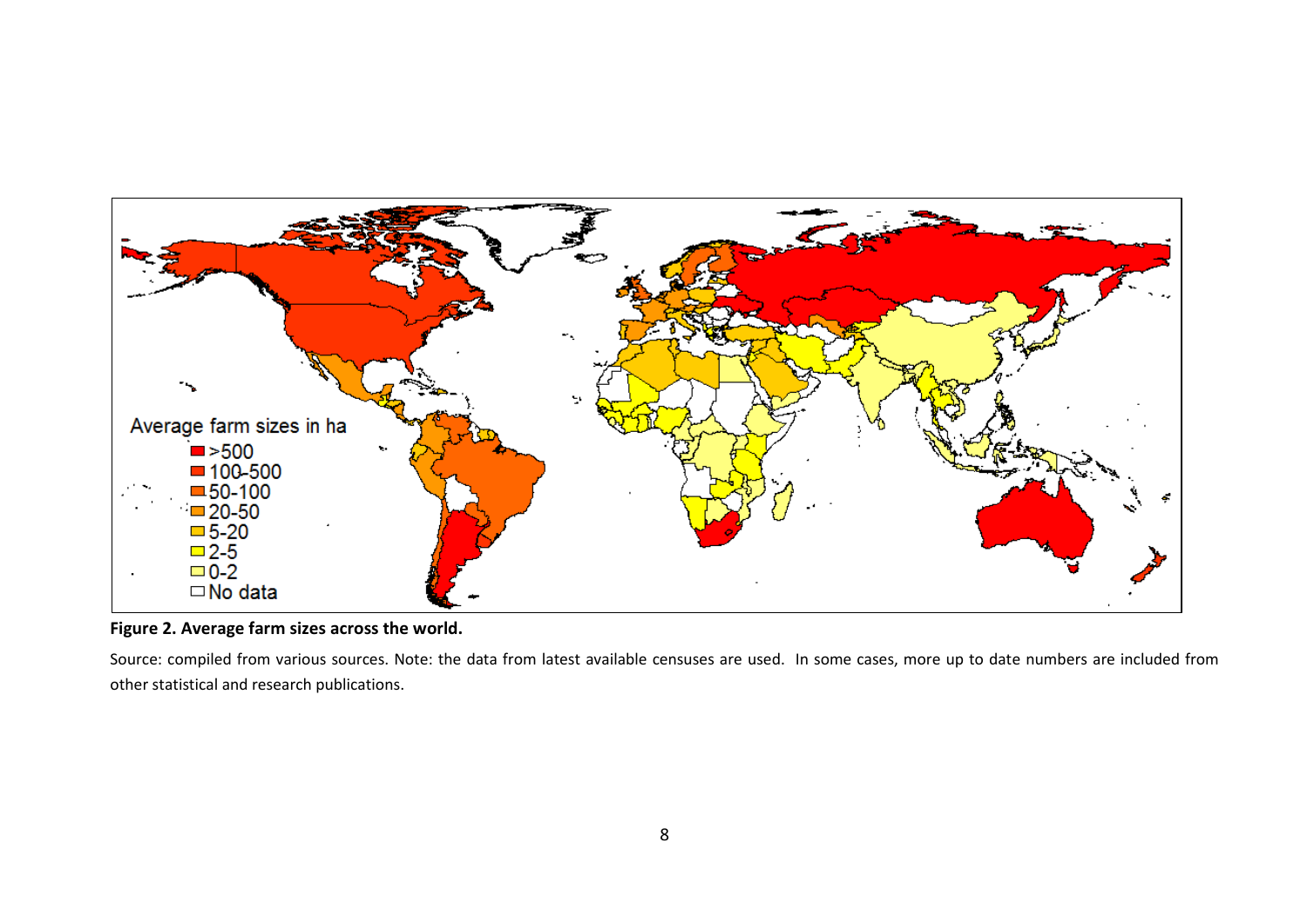Small farms dominate in most of Asia and Sub-Saharan Africa, where average farm sizes are often less than 2 ha (Figure 2). However, less than 2 hectares category is also quite heterogeneous across the countries, with great variations between less than 0.5 ha up to 2 ha. Farm sizes bigger than 2 ha make up a relatively small share of the number of farms in many developing countries (Table 3).

|                  | <b>Census</b> |                                              |           |                |               | Farm size class |             |                      |              |            |
|------------------|---------------|----------------------------------------------|-----------|----------------|---------------|-----------------|-------------|----------------------|--------------|------------|
| <b>Countries</b> | Year          | <b>Total No. of</b><br>farms in<br>thousands | $<$ 1 ha  | $1 - 2$<br>ha  | $2 - 5$<br>ha | $5 - 10$<br>ha  | 10-20<br>ha | 20-50<br>ha          | 50-100<br>ha | >100<br>ha |
| Bangladesh       | 2008          | 28 6 96                                      | 74%       | 17%            | 7%            | 1%              |             |                      |              |            |
| <b>Brazil</b>    | 1996          | 4838                                         | 11%       | 10%            | 16%           | 13%             | 14%         | 17%                  | 8%           | 11%        |
| China            | 1997          | 193 446                                      | 93%       | 5%             | 2%            | 0%              | 0.2%        | $\ddot{\phantom{0}}$ |              | $\cdot$    |
| Egypt            | 2000          | 4542                                         | 87%       | 8%             | 4%            | 1%              | $\cdot$     |                      | $\bullet$    | $\bullet$  |
| Ethiopia         | 2002          | 10758                                        | 63%       | 24%            | 12%           | 1%              |             |                      | $\cdot$      | $\cdot$    |
| India            | 2010          | 138 348                                      | 67%       | 18%            | 12%           | 2%              | 1%          | 0.1%                 | $\cdot$      | $\cdot$    |
| Indonesia        | 2003          | 24 8 69                                      | 75%       | 14%            | 11%           | $\cdot$         | $\cdot$     | $\bullet$            | $\cdot$      | $\bullet$  |
| Kazakhstan*      | 2007          | 203                                          | 23%       |                |               | 13%             | 11%         | 11%                  | 8%           | 30%        |
| Kenya            | 1994          | 2 7 5 0                                      |           | 81%            | 17%           |                 | 1%          | 0.7%                 |              | $\bullet$  |
| Kyrgyzstan       | 2002          | 1 1 3 1                                      | 85%       | 7%             | 5%            | 2%              | 1%          | 0.1%                 | 0.1%         | 0.1%       |
| Nigeria          | 2004          | 46 000                                       | 56%       | 24%            | 11%           | 6%              | 3%          | $\ddot{\phantom{0}}$ | $\bullet$    | $\cdot$    |
| Pakistan         | 2000          | 6620                                         | 36%       | 22%            | 28%           | 9%              | 4%          | 1%                   | 0.3%         | $\bullet$  |
| Philippines      | 2002          | 4823                                         | 40%       | 28%            | 24%           | 6%              | 2%          | 0.4%                 | $\cdot$      | $\bullet$  |
| Russia*          | 2006          | 423                                          |           | 21%            |               | 16%             | 11%         | 12%                  | 7%           | 33%        |
| Senegal          | 1999          | 437                                          | 21%       | 17%            | 33%           | 21%             | 8%          | 1%                   | $\cdot$      | $\cdot$    |
| Thailand         | 1993          | 5 6 4 7                                      | 20%       | 23%            | 37%           | 16%             | 4%          | 1%                   | 0.1%         | $\bullet$  |
| Uganda           | 1991          | 1704                                         | 49%       | 24%            | 17%           | 6%              | 4%          |                      |              |            |
| <b>USA</b>       | 2002          | 2 1 2 8                                      | $\bullet$ | $\blacksquare$ | 11%           | 10%             | 14%         | 22%                  | 16%          | 28%        |

#### <span id="page-15-0"></span>**Table 3. Farms size class patterns in selected countries around the world (ownership)**

Source: Data compiled mostly from Lowder et al. (2014) and other sources. Notes: \*The numbers for Kazakhstan and Russia exclude household kitchen plots (2.7 mln and 17 mln, respectively). If included less than 1 ha category will make up more than 95% of the total number in both cases. Blanks means the share is less than 0.1% of the total number.

<span id="page-15-1"></span>The long-term data show that average farm sizes are decreasing in most (but not all) lower income countries and increasing in industrialized and some emerging economies (Table 4). However, in those countries which are experiencing farm size decreases, the rate of decrease has decelerated. Whereas, some developing countries, notably China and Vietnam started experiencing a slight and recent increasing trend in their average farm sizes.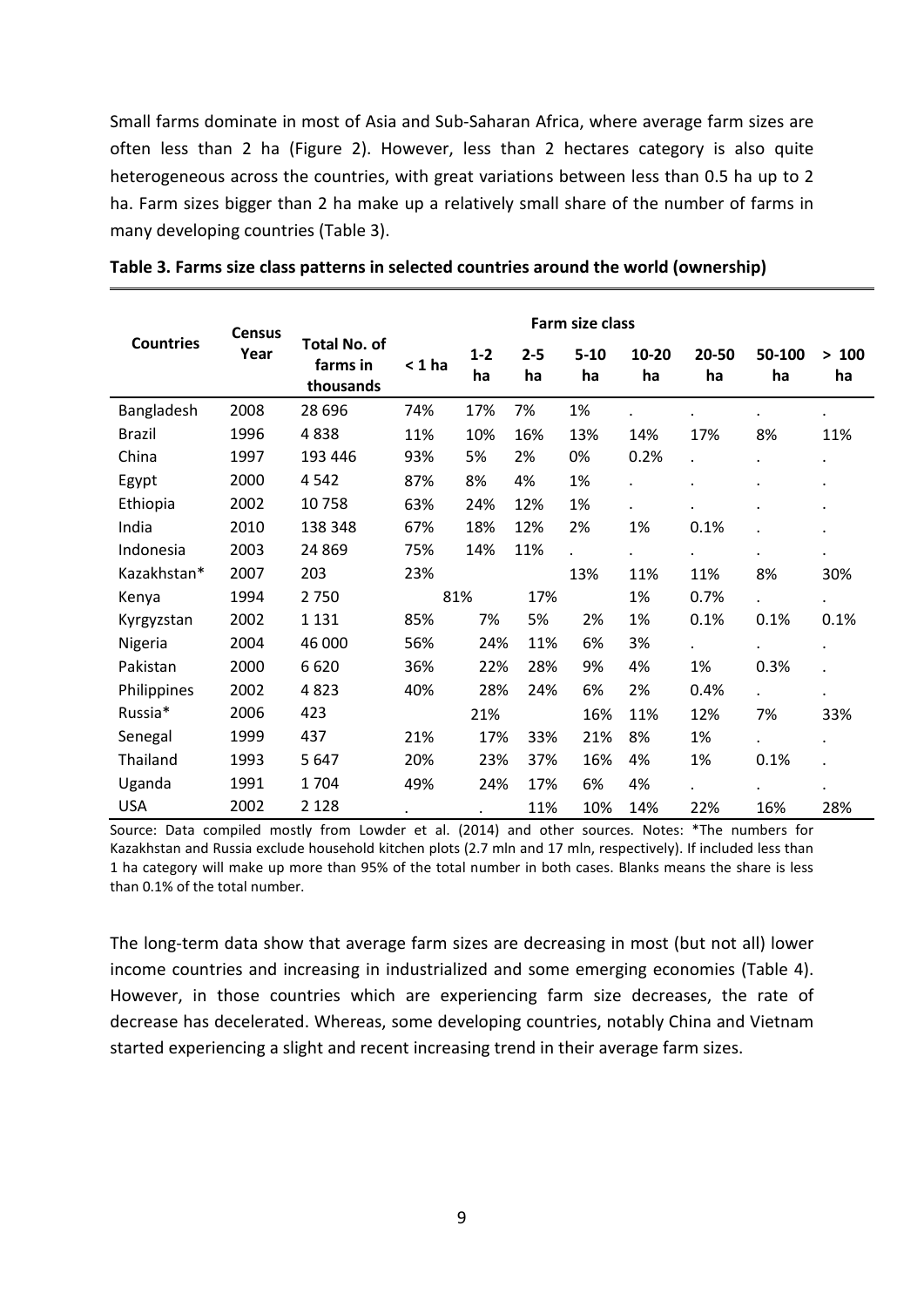|               | Average size of agricultural holding, by |              |                |      |                |              |
|---------------|------------------------------------------|--------------|----------------|------|----------------|--------------|
| Country       |                                          |              | decade         |      |                | <b>Trend</b> |
|               | 1960                                     | 1970         | 1980           | 1990 | 2000           |              |
| Bangladesh    | 1.4                                      |              | 1.3            |      | 0.3            | Decrease     |
| Egypt         | 1.6                                      |              | 1.0            | 0.9  | 0.8            | Decrease     |
| India         | 2.7                                      | 2.3          | $\overline{2}$ | 1.6  | 1.3            | decrease     |
| Indonesia     | 1.2                                      | 1.1          | 1.1            | 0.9  | 0.8            | decrease     |
| Kenya         | 12                                       | 4            | 2.5            | 2.5  | 2.4            | decrease     |
| Pakistan      | 3.5                                      | 5.3          | 4.7            | 3.8  | 3.1            | decrease     |
| Philippines   | 3.6                                      | 3.6          | 2.9            | 2.2  | $\overline{2}$ | decrease     |
| Sri Lanka     | 1.6                                      | 1.2          | 1.1            |      | 0.5            | decrease     |
| <b>Brazil</b> | 75                                       | 60           | 71             | 65   | 73             | stable       |
| Ethiopia      |                                          |              | 1.4            | 0.8  | $\mathbf{1}$   | stable       |
| Japan         | 1.2                                      | $\mathbf{1}$ | $\mathbf{1}$   | 1.2  | 1.2            | stable       |
| Canada        | 145                                      | 188          | 207            | 242  | 273            | increase     |
| China         |                                          |              | 0.6            | 0.4  | 0.7            | increase     |
| France        | 19                                       | 22           | 27             | 31   | 45             | increase     |
| Germany       | 12                                       | 14           | 17             | 30   | 40             | increase     |
| South Africa  | 817                                      | 1094         | 667            | 1260 | 1400           | increase     |
| Tanzania      |                                          | 1.3          |                | 2.8  | 2.4            | increase     |
| <b>USA</b>    | 123                                      | 158          | 168            | 187  | 178            | increase     |
| Viet Nam      |                                          |              |                | 0.5  | 0.7            | increase     |

Source: Lowder et al. (2014), Note: blank means no data were available.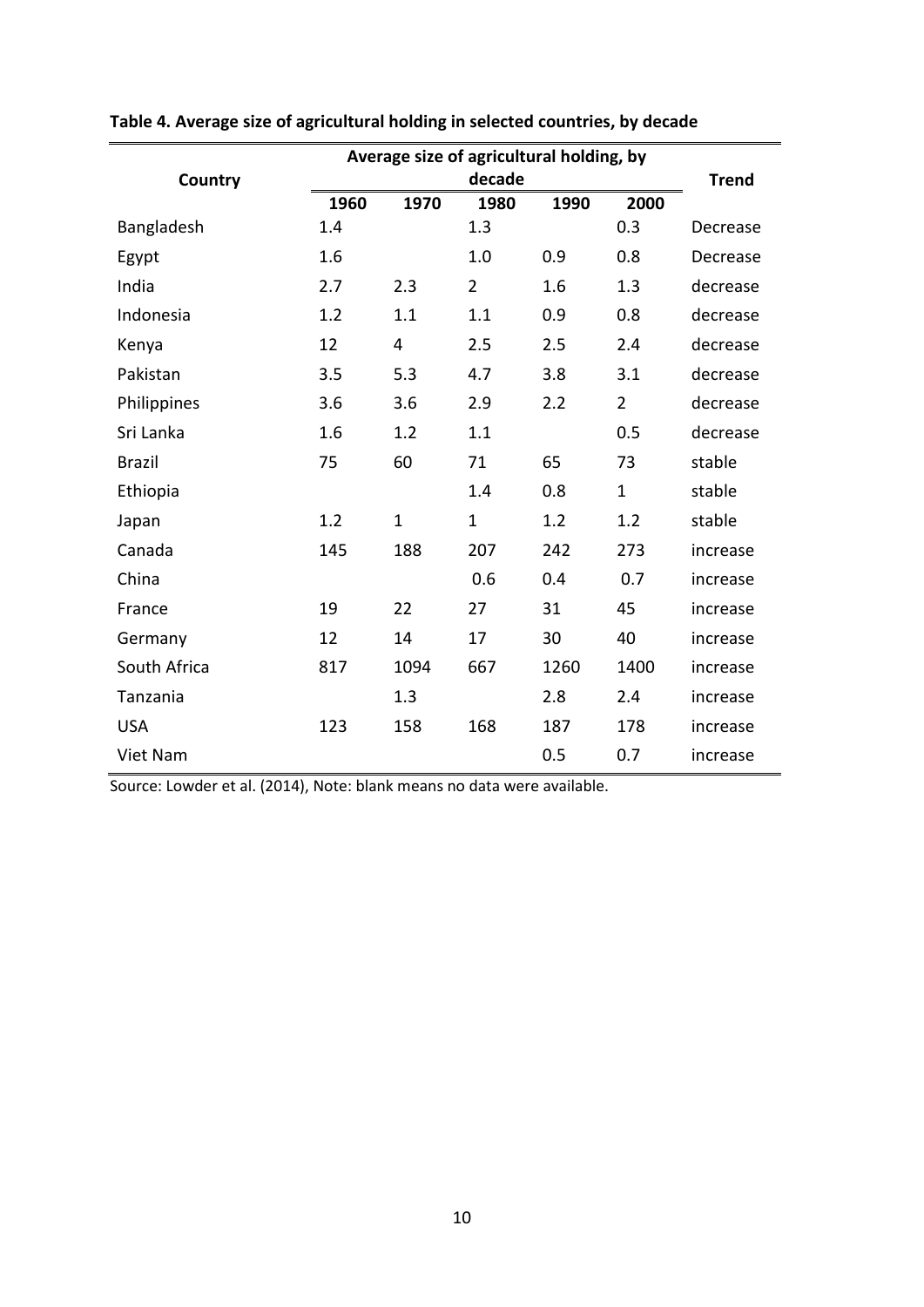### <span id="page-17-0"></span>**2. Farm size and productivity: an inverse relationship?**

One of the major foci of literature on small farms concerns the relationship between *farm size and crop yields*. There is a substantial body of research indicating to an inverse relationship between farm size and crop yields (Tschajanov 1923, Sen 1966, Larson et al. 2014, Zhang 2015, among many), specifically when agriculture is labor-intensive with little mechanization (Ali and Deininger 2015). For example, Ali and Deininger (2015) find a strong negative relationship between farm size and crop yields in Rwanda. Labor market imperfections are indicated to be the major reason for this inverse relationship, due to which small farms apply excessive amounts of family labor than under optimum conditions (ibid.). Zhang (2015) finds that farm sizes are negatively associated with crop yields and onfarm capital investments in China. Larson et al. (2014) also find that maize yields have negative relationship with plot size, due to more intense application of inputs, especially labor, at smaller plots.

On the other hand, as agricultural production gets more capital-intensive, the inverse relationships between farm size and crop yields may fade or even reverse (Foster and Rosenzweig 2011, Ali and Deininger 2015). Chen et al. (2011) find that the inverse relationship disappears in farms in China once the land quality is taken into account. On the other hand, Barret et al. (2010) using data from Madagascar reject that the inverse relationship is explained by soil quality. Ali and Deininger (2015) indicate two factors that might be behind the reversal of the inverse relationship: excessive land fragmentation might have made some farms too small for efficient operation and recent technological advances, including in information and communication technologies, might have made it easier to supervise labor, thus cutting down on the transaction costs of hired labor (ibid.). Yet another strand of studies find the relationship between farm size and crop yields to be U-shaped (Eswaran and Kotwal 1986, Carter and Wiebe 1990, Heltberg 1998, Helfand and Levine 2004). The conclusion may be that the findings on the inverse relationship might have been influenced by the small variations among farm sizes in many countries (where all farms are relatively small), but may emerge at much larger sizes (out of sample for many studies focusing on developing countries).

Several studies found small farms to have higher *land productivity* than bigger farms due to higher incentives and productivity of family labor (Eastwood et al. 2010), especially in Asia where labor is more abundant than land (Hazell et al. 2010). For example, decreasing returns to scale in agricultural production were found in East Java, Indonesia (Llewelyn and Williams 1996), in Pakistan (Heltberg 1998), in Rwanda (Musafiri 2015). However, Fan and Chan-Kang (2005) also indicate that, in certain cases, once the varying degrees of soil fertility and land potential (irrigated vs. rainfed) are taken into account, the diseconomies of scale in land productivity between small and large farms may disappear. Moreover, there are numerous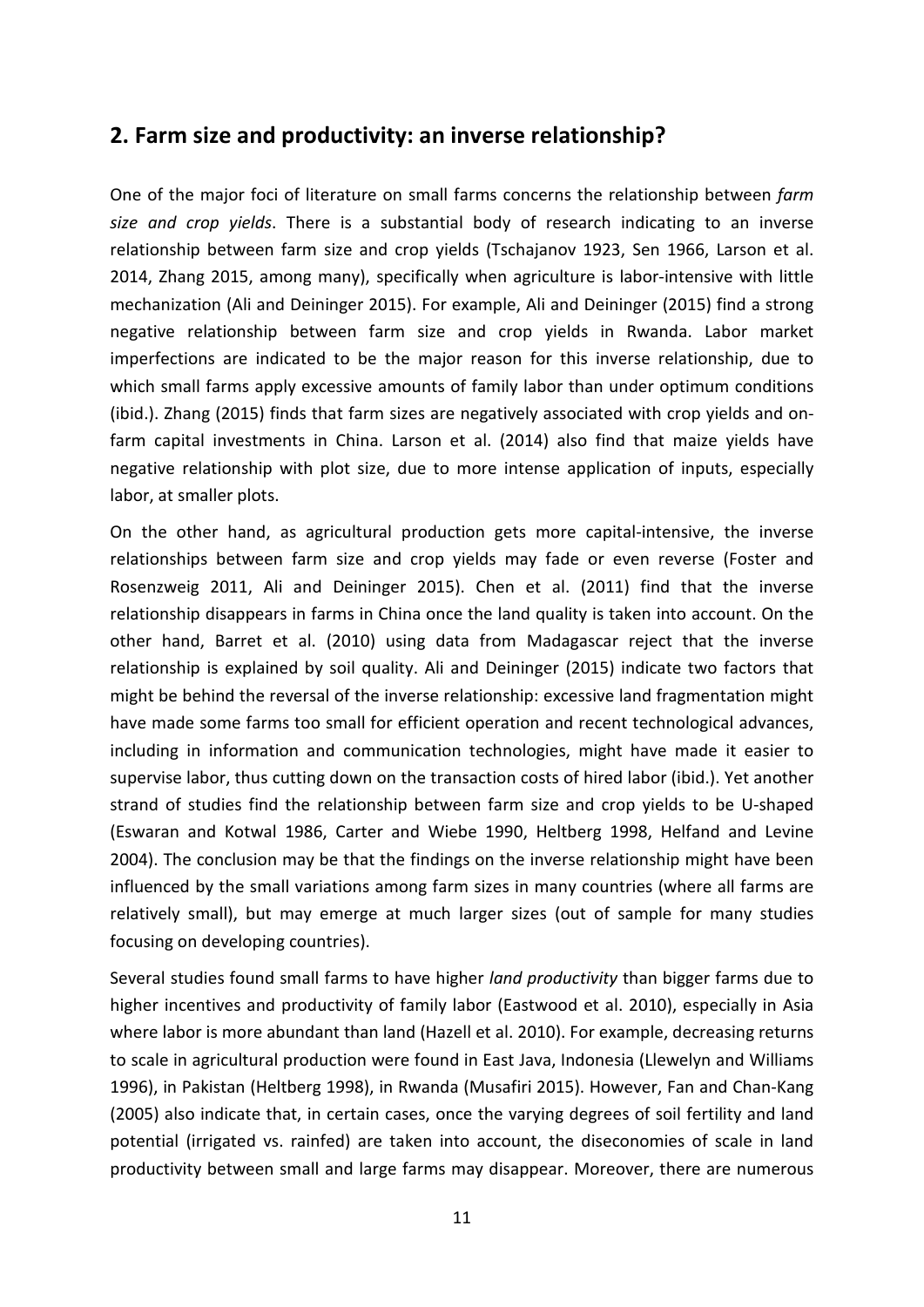evidences that small farms could be less efficient in terms of labor productivity (ibid.). Wiggins et al. (2010) conclude that distinct advantages of small farms are present in cases when the main agricultural input is family labor and there is very little use of external inputs, the production is chiefly for home consumption with whatever surpluses sold to small-scale traders.

Macro-level cross-country comparisons in Asia show that average farm sizes are positively associated with agricultural value added per worker (Figure 3). This relationship is even stronger in the countries of Sub-Saharan Africa (Figure 4). The comparison of agricultural growth rates with changes in farm sizes does not show a consistent picture for the Asian countries (Figure 5): The overall trend seems to show that increase in farm size is associated with faster agricultural growth, but this seems heavily influenced by just a few countries (Tajikistan, Uzbekistan, South Korea, Vietnam). The results for SSA countries (Figure 6) are showing little association with farm size changes and the rates of agricultural growth.



<span id="page-18-0"></span>**Figure 3. Farm size and agricultural value added per worker in Asia**

Sources: Word Development Indicators, World Bank, Lowder et al. (2014), FAO.

Most of the Asian and SSA countries have very small average farm sizes, so passing from, say 0.4 ha to 0.8 ha may not necessarily have any strong qualitative change that may influence agricultural growth rates while passing from, say average 5-10 ha to 20-25 ha may have bigger impacts. This is also in line with the hypothesis of U-shaped relationship between farms size and farm productivity indicated above (Eswaran and Kotwal 1986, Carter and Wiebe 1990, Heltberg 1998, Helfand and Levine 2004).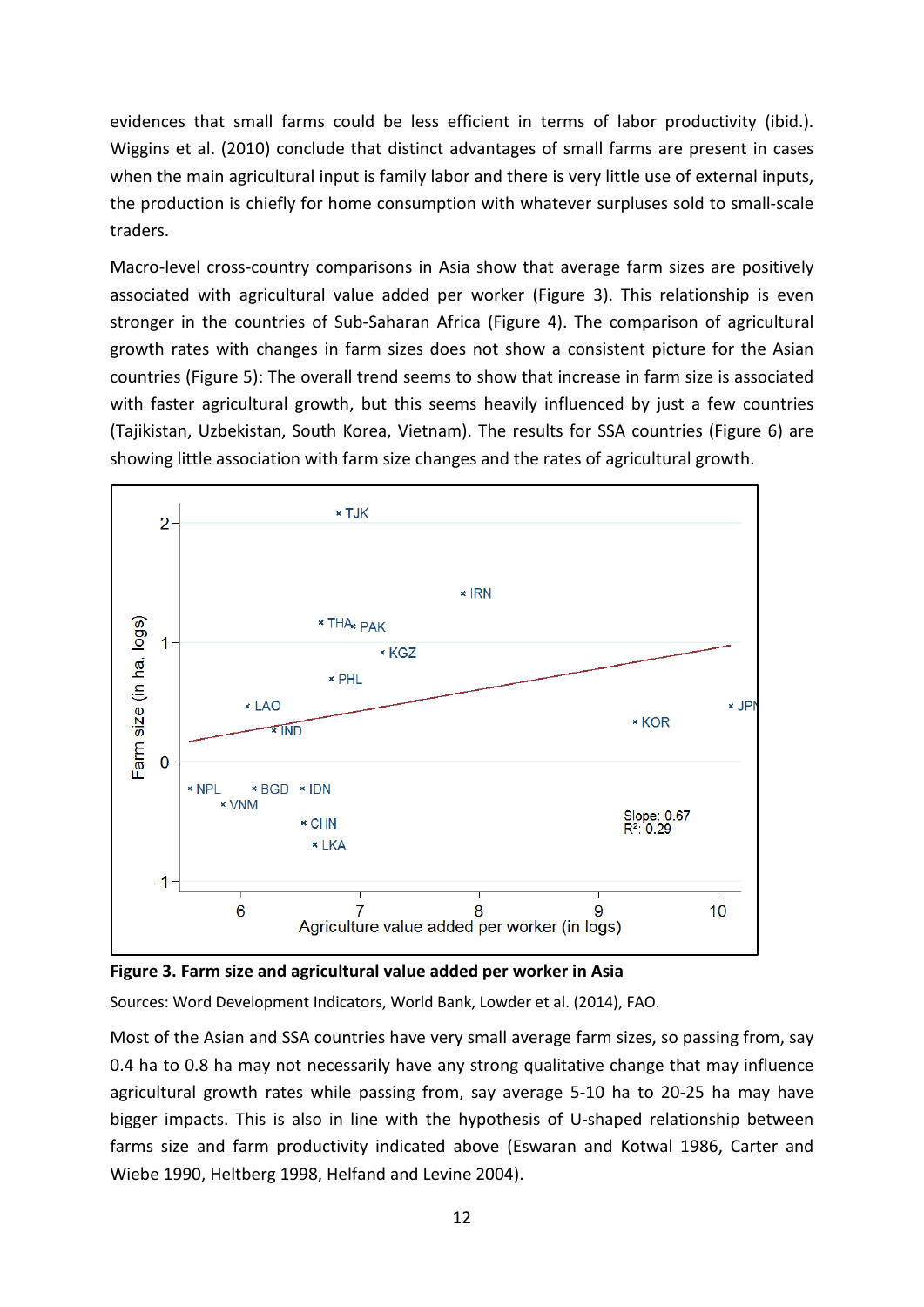

<span id="page-19-0"></span>**Figure 4. Farm size and agricultural value addred per worker in SSA**





<span id="page-19-1"></span>**Figure 5. Annual changes in farm size and agricultural growth rates in Asia (on average)** Sources: Word Development Indicators, World Bank, Lowder et al. (2014), FAO.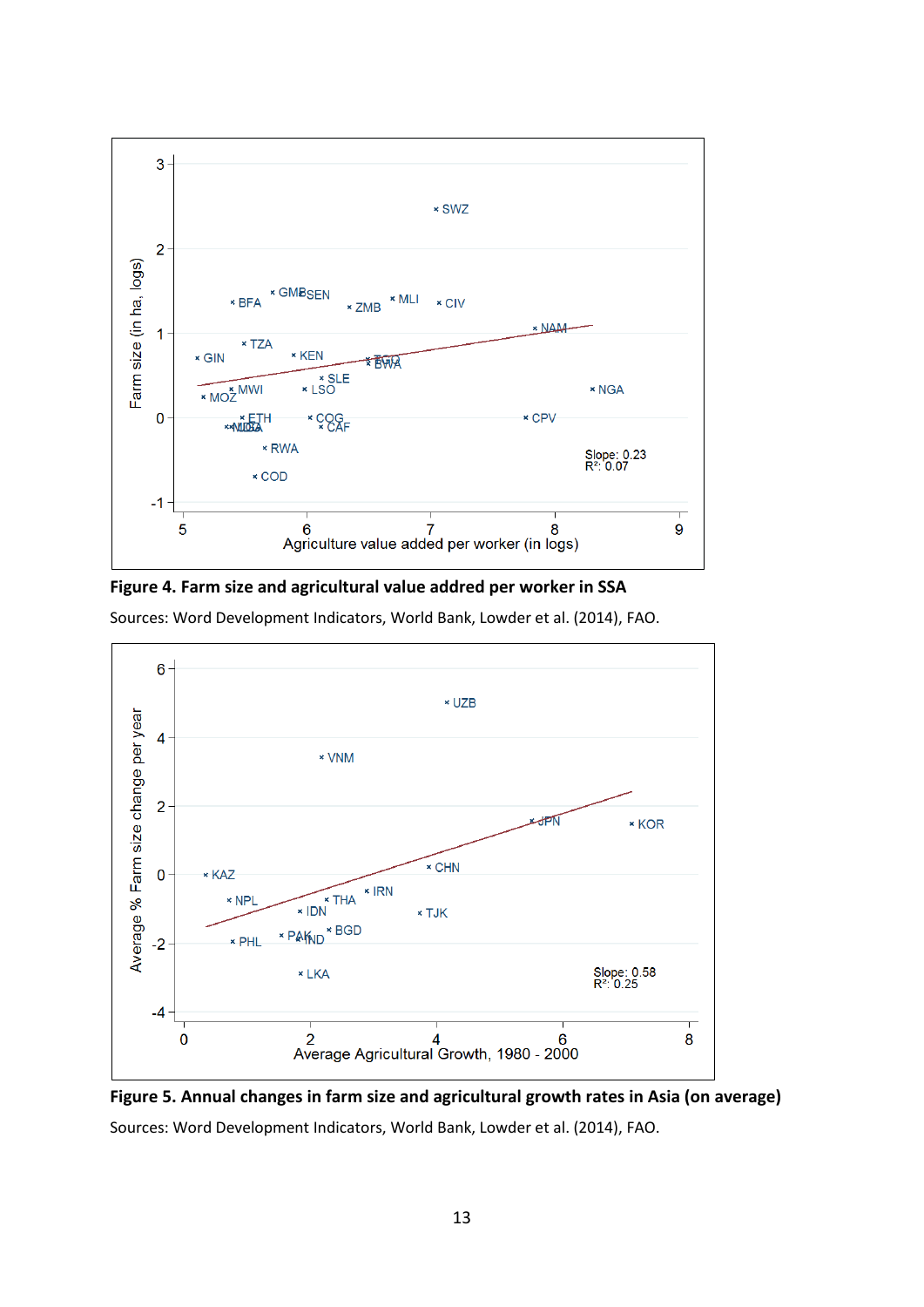

<span id="page-20-0"></span>**Figure 6. Changes in farm size and average agricultural growth rates in SSA, both in logs** Sources: Word Development Indicators, World Bank, Lowder et al. (2014), FAO.

Many small farms are no longer producing primarily for home consumption, but are integrated, to various degrees, into labor market and agricultural value chains. They also use a variety of external inputs, and are increasingly faced with ever more concentrated supply chains. However, small farms are persisting despite many of these changing factors. Small farm households operate in various markets – labor, land, capital, crops, animal products – and that may give degrees of freedom to risk management. The wider adoption of information and communication technologies (ICTs) can greatly help in access to market information and knowledge by small farmers which is also important for resilience.

There is no longer a clear-cut answer to the question whether small farms perform more productively in what circumstances. Certainly, the performance of small farms is modulated by a variety of accompanying policy, institutional, market and agro-ecological conditions. In view of the rising role of innovation (Total factor productivity, TFP) in agricultural growth (Fuglie and Wang, 2013) we would expect that agricultural grows more and better if accompanied with a strong knowledge society. The comparison of average farm size and of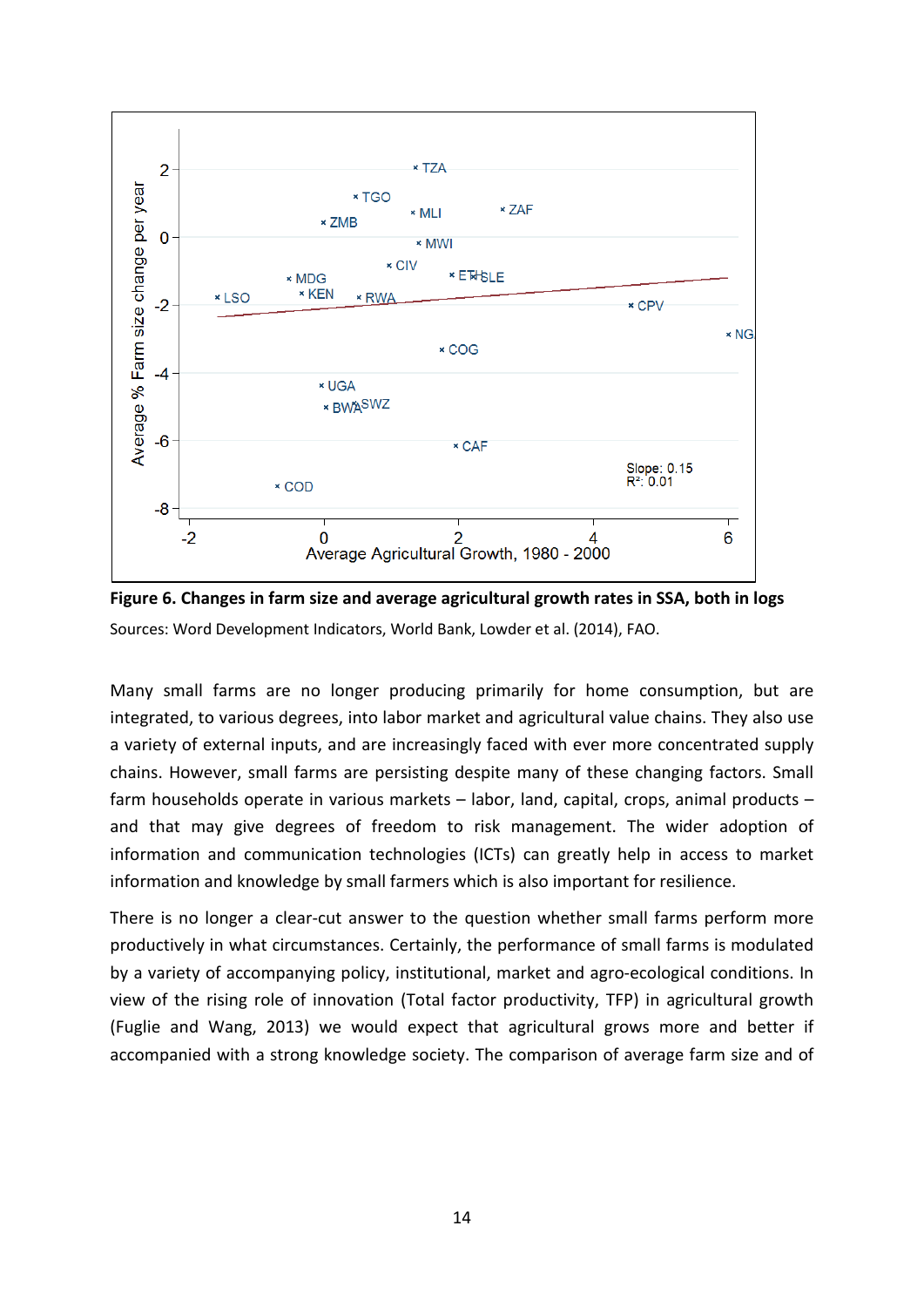

knowledge economy index<sup>[2](#page-21-1)</sup> shows positive association globally, however, the relationship seems weaker in Asia (Figure 7).

<span id="page-21-0"></span>**Figure 7. Farm size and Knowledge Economy Index, both in logs**

Sources: Lowder et al. (2014), FAO; World Development Bank

<span id="page-21-1"></span> $2$  The Knowledge Economy Index (KEI) measures a country's ability to generate, adopt and diffuse knowledge. It takes into account whether the environment is conducive for knowledge to be used effectively for economic development.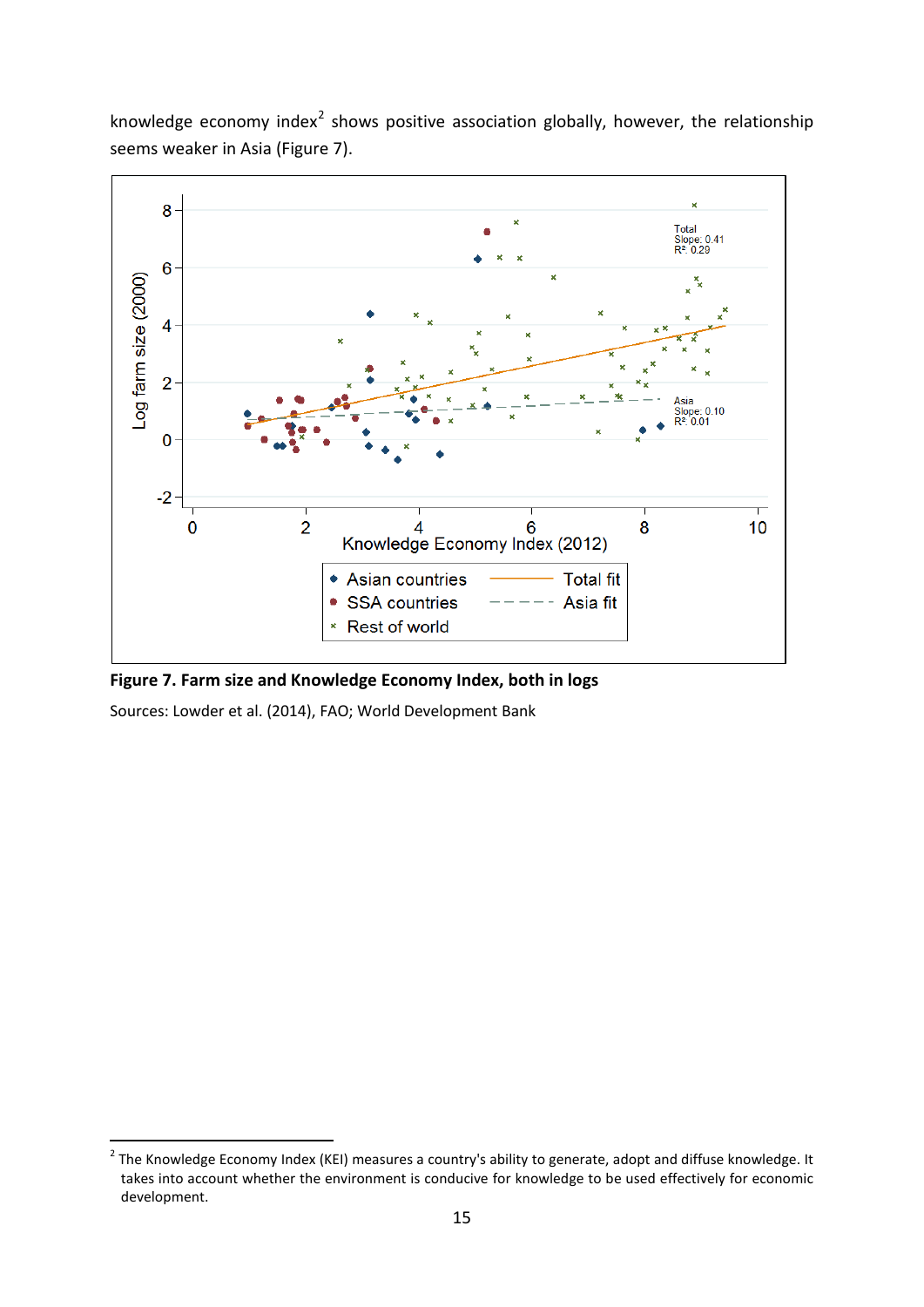## <span id="page-22-0"></span>**3. Farm size and sustainability**

The relationship with cropland degradation and farm size is shown in Figure 8a and Figure 8b for the Asian and SSA countries, respectively. There seem to be a positive association between farm size and the share of countries cropland degraded in Asia, but not in SSA. It is also true that variation in farm sizes is much bigger in Asia than in SSA (except South Africa), where most of the farms are, in fact, small.



<span id="page-22-1"></span>**Figure 8a. Farm size and degraded cropland in Asia**

Sources: Lowder et al. (2014), FAO; Le et al. (2014)

At the micro-level, Ali and Deininger (2015) also find that soil fertility is higher in smaller plots in Rwanda. It may be that farmers cultivate more fertile lands first, and move to less fertile lands while expanding their operations, or smaller farmers take better care of their land. Byiringiro and Reardon (1996) find that smaller farms apply more soil conservation measures in their plots in Rwanda, which may explain higher soil fertility and subsequent higher yields. On the other hand, Kirui (2015) finds that farmers with larger plot sizes were more likely to adopt sustainable land management practices in Tanzania and Malawi. Similarly, Sow et al. (2015) and Aw-Hassan et al. (2015) find that larger farm sizes were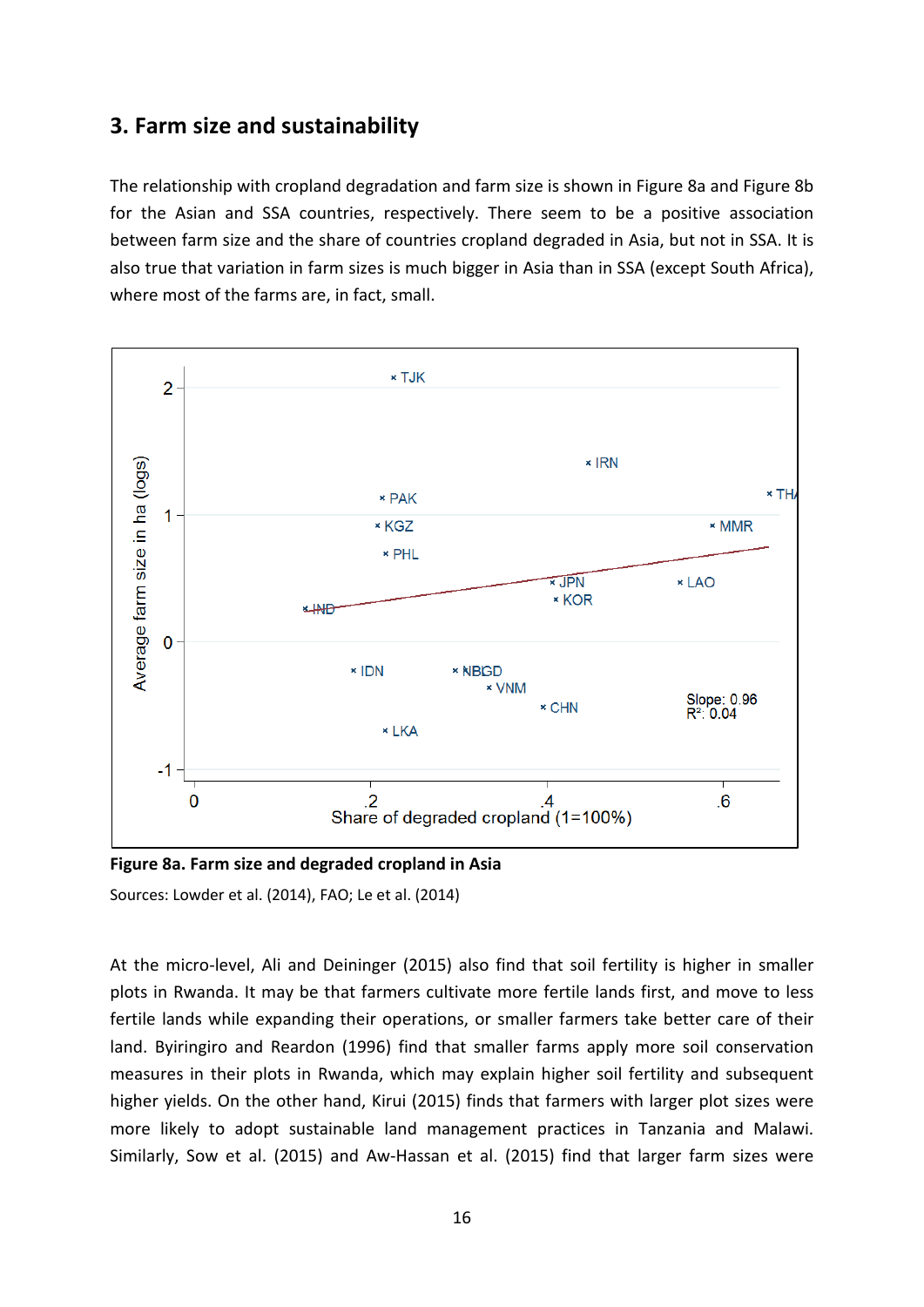associated with higher adoption of soil conserving practices in Senegal and Uzbekistan, respectively.



<span id="page-23-1"></span>**Figure 8b. Farm size and degraded cropland in SSA**

Sources: Lowder et al. (2014), FAO; Le et al. (2014)

### <span id="page-23-0"></span>**3.1 Farm size, voice and government accountability**

The capacity to demand policy changes relates to the "voice" of small farmers in shaping public policies. Smaller farm sizes across the studied Asian countries are associated with slightly higher Voice and Accountability<sup>[3](#page-23-2)</sup> (Figure 9a). However, the situation seems opposite in SSA, where higher values of voice and government accountability were present for countries with larger farm sizes (Figure 9b). The deeper causes of these patterns warrant further study.

<span id="page-23-2"></span><sup>&</sup>lt;sup>3</sup> "Capturing perceptions of the extent to which a country's citizens are able to participate in selecting their government, as well as freedom of expression, freedom of association, and a free media" (World Bank Website, World Governance Indicators, [http://info.worldbank.org/governance/wgi/index.aspx#faq,](http://info.worldbank.org/governance/wgi/index.aspx#faq) accessed on 07.10.205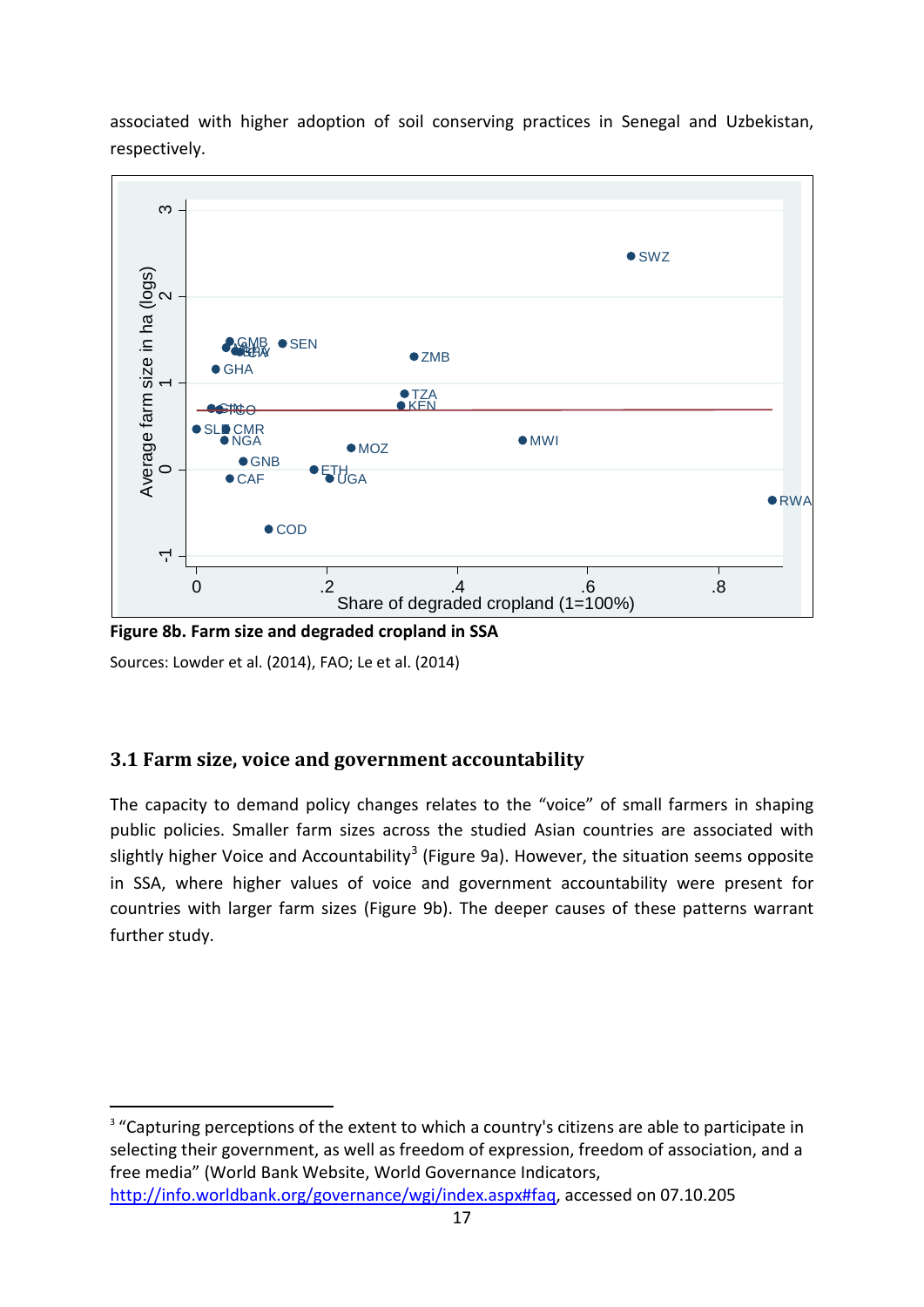

<span id="page-24-0"></span>**Figure 9a. Farm size and Voice and Accountability Indicator in Asia**

Sources: Lowder et al. (2014), FAO; World Bank.



<span id="page-24-1"></span>**Figure 9b. Farm size and Voice and Accountability Indicator in Asia**

Sources: Lowder et al. (2014), FAO; World Bank.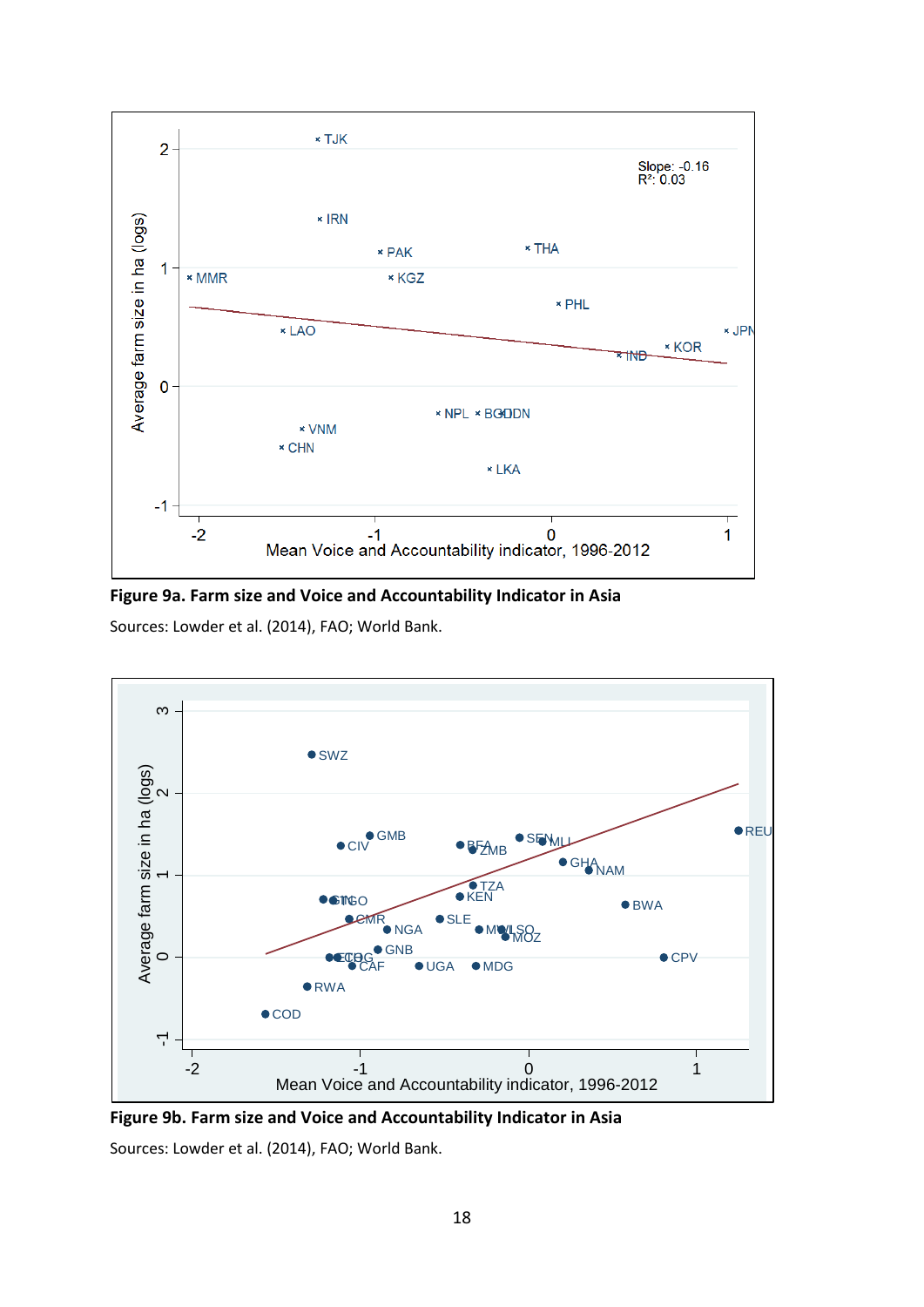# <span id="page-25-0"></span>**3.2 Transformation of the small farm sector and relations to the rural and urban economies**

#### **Driving forces of small farm transformations**

The fundamental forces which are driving farm change can be broadly clustered into those that are exogenous and those that are endogenous to farming. Exogenous forces drive patterns and changes by location and geography, ecology and nature, and infrastructure. The latter is largely determined by the production potentials opening up through infrastructure improvements and rural urban linkages. Endogenous forces are driving (and constraining) change due to current and inherited agrarian and political institutions. Technological and institutional innovations are partly endogenous and exogenous. For example, despite similarly small farm sizes in China, Japan, India, Thailand and South Korea, agricultural growth rates have varied significantly between these countries and over time, pointing at the role of the policy and institutional environment in shaping the level of viability of small farms.

There are six mega trends shaping (small) farm economics. Each of these trends plays a role in shaping the scenarios for the futures of farms:

### **1. Demographics of farm populations, urbanization and labor**

Currently, the world population is slightly more than 7 billion people, and is estimated to increase by a third over the next 40 years. As the world population increases, the farm population will increase too, but at reduced numbers and with increased aging. As the world is becoming more and more urbanized, the share of the total population living on farms will decrease. A mega-driver of change is the change in global employment. The total number of employed people will increase from 3 billion to 3.5 billion people by 2020. The number of those employed in farming will decrease by 0.3 billion (von Braun 2011). This means an increase of employment outside agriculture by 0.8 billion. However, all of those will not be employed in urban areas. At least half of them will find their employment in the industry and services sectors in rural areas, namely in the small rural centers and towns.

#### **2. Change in demand for food and agricultural non-food products**

The world population is estimated to reach about 9 billion by 2050 and these people will want to eat like 12 billion compared to today, because they will be richer and more urbanized. The volume and patterns of consumption will change. The western middleincome society is the trendsetter. People will eat more packaged food, more diverse and more fast food. The consumption of animal products, such as milk, eggs and meat (especially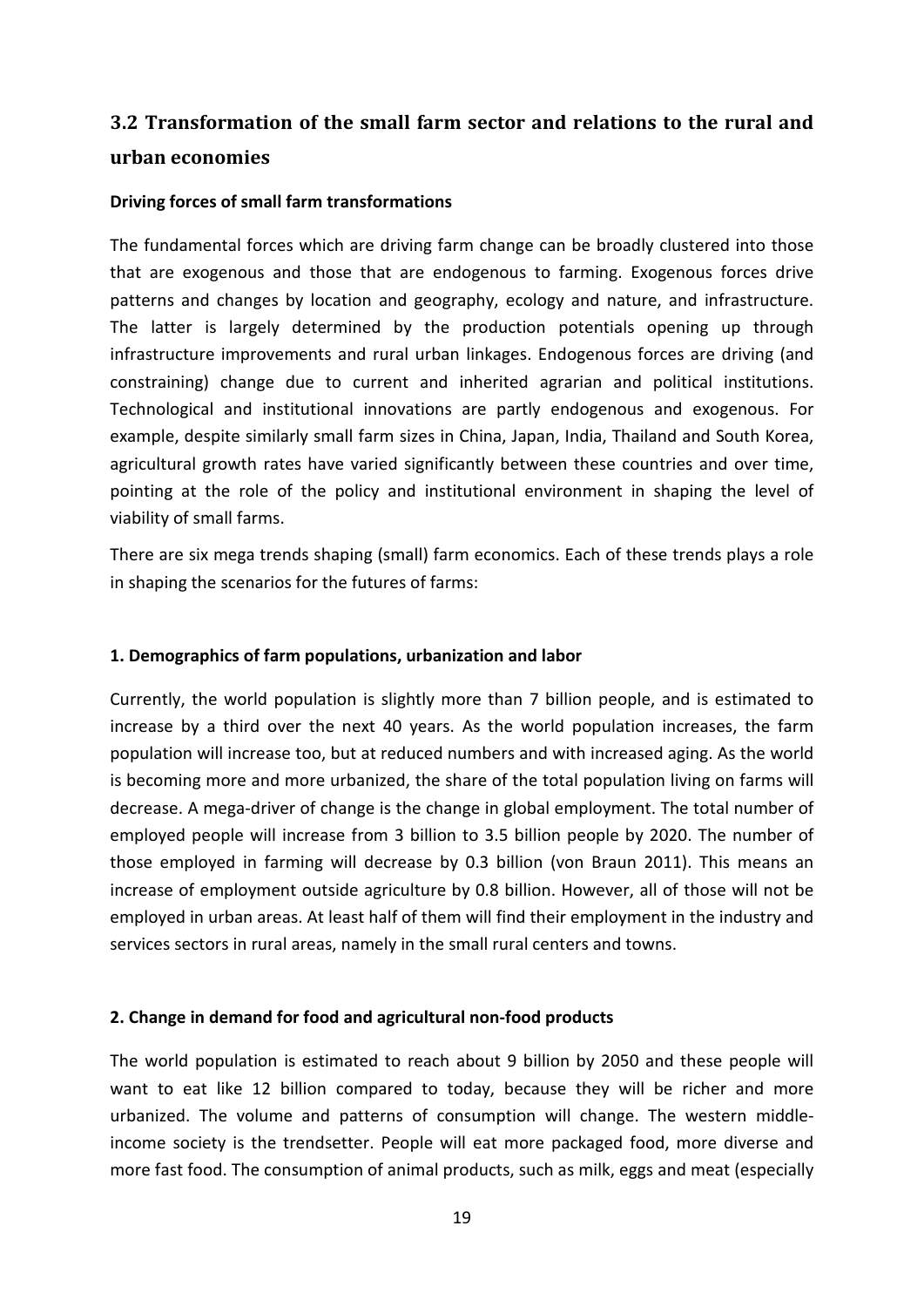poultry) will increase. Some of these products in high demand have declining returns to scale, such as vegetables, and are promising candidates for small farm growth; others have increasing returns to scale, such as poultry, and are of diminishing opportunity for small holders.

#### **3. Prices of outputs and resources**

Agricultural prices determine viability of small farms to a significant extent. These prices have increased and have become more volatile. Volatile prices are adverse for small farm growth as they increase risks (and small farms have low risk coping capacity) and impair investments (von Braun et al. 2014). Financial markets and food markets have started to become linked, and especially more so in the last five years. Recall the food price spikes of 2008 as well as the wheat and maize price increase in 2010. The consequences of these trends towards higher prices and their volatility influence the costs of natural resources. As food prices increase, the pricing of natural resources is affected with prices for land and water rising as a consequence of expected higher output prices. There is now an active international demand for land. Currently, most such land acquisitions take place in Africa, although it occurs also in parts of Asia, such as in Cambodia and Pakistan. We now observe an internationalization of land markets and that impacts on the viability of small farms especially when property rights are insecure. Local government also plays a role in this in Asian nations (i.e. China and India) when land becomes a source of indirect fiscal enrichments.

### **4. Infrastructure, ICT, and rural services**

The mega-trend of increasing access to information and communications technology cannot be emphasized enough. It gives a boost to rural areas, and it will change the whole landscape of infrastructure. Not long ago, this trend only entailed cell phones, which are soon in everyone's possession all over the world. Currently, there is a fast expansion in smart phones with internet access. This development changes the environment also for small farms. It will facilitate access to rural services and revise the idea of a region being landlocked. This will certainly change the future of farms and the landscape of agricultural productivity.

### **5. Agricultural science and technology**

Investments in science will have a fundamental impact on what level of food prices the next generation will have to pay, and what extent of hunger it will experience. There is an urgent need for increased agricultural research investments and enhanced natural resources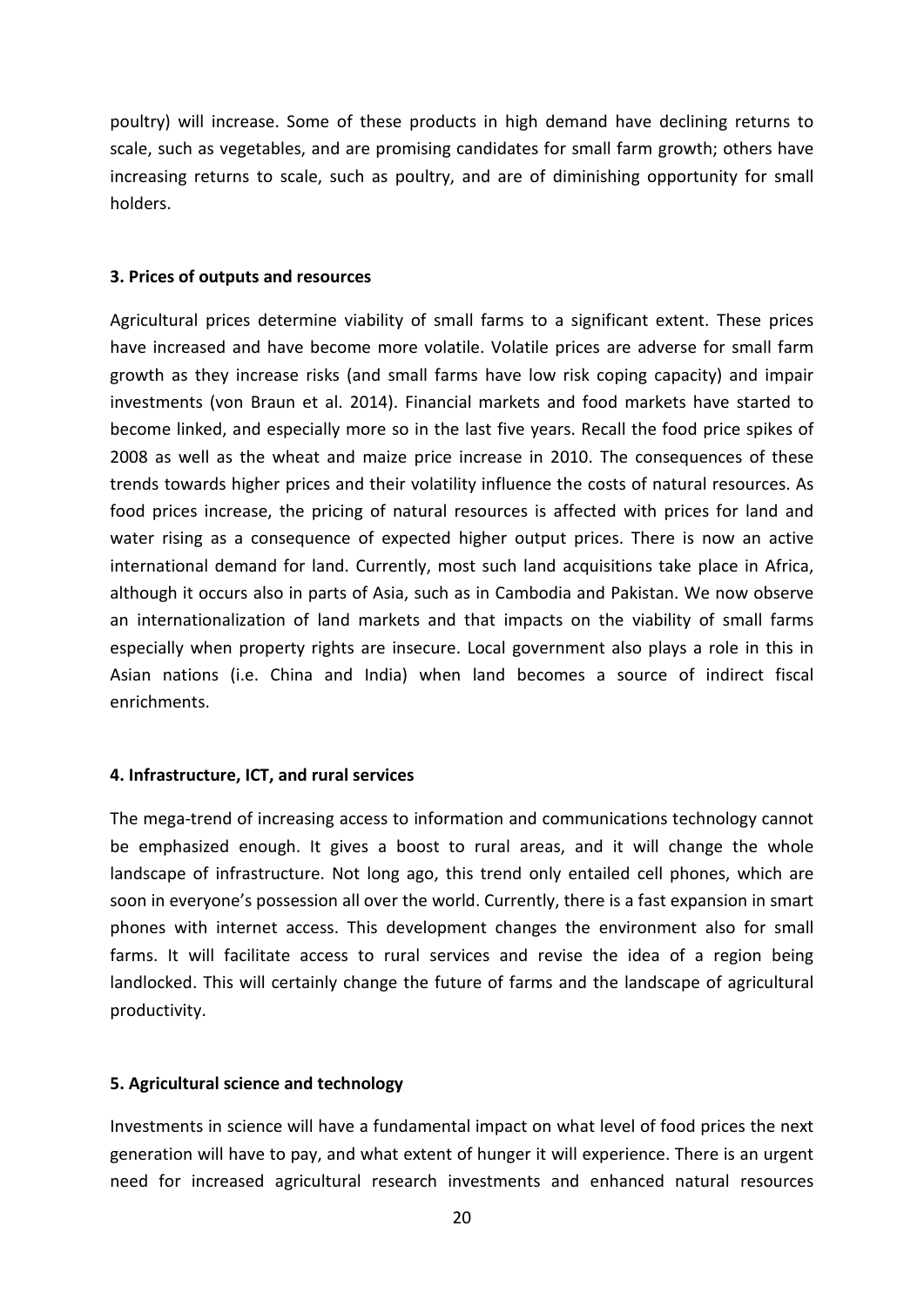management and market efficiency together with effective policies. The major technological changes in the next decades will probably not be in the grain sector, but in the meat and dairy and horticulture sectors and in non-food bioeconomy related diversification.

### **6. Changing political economy of food and farming**

<span id="page-27-0"></span>As the land resources farmers are controlling will become more valuable, these farmers are going to be more powerful than they are today, as long as land property rights are protected. Farmers' organizations may become stronger and consequently more capable to represent the farming communities.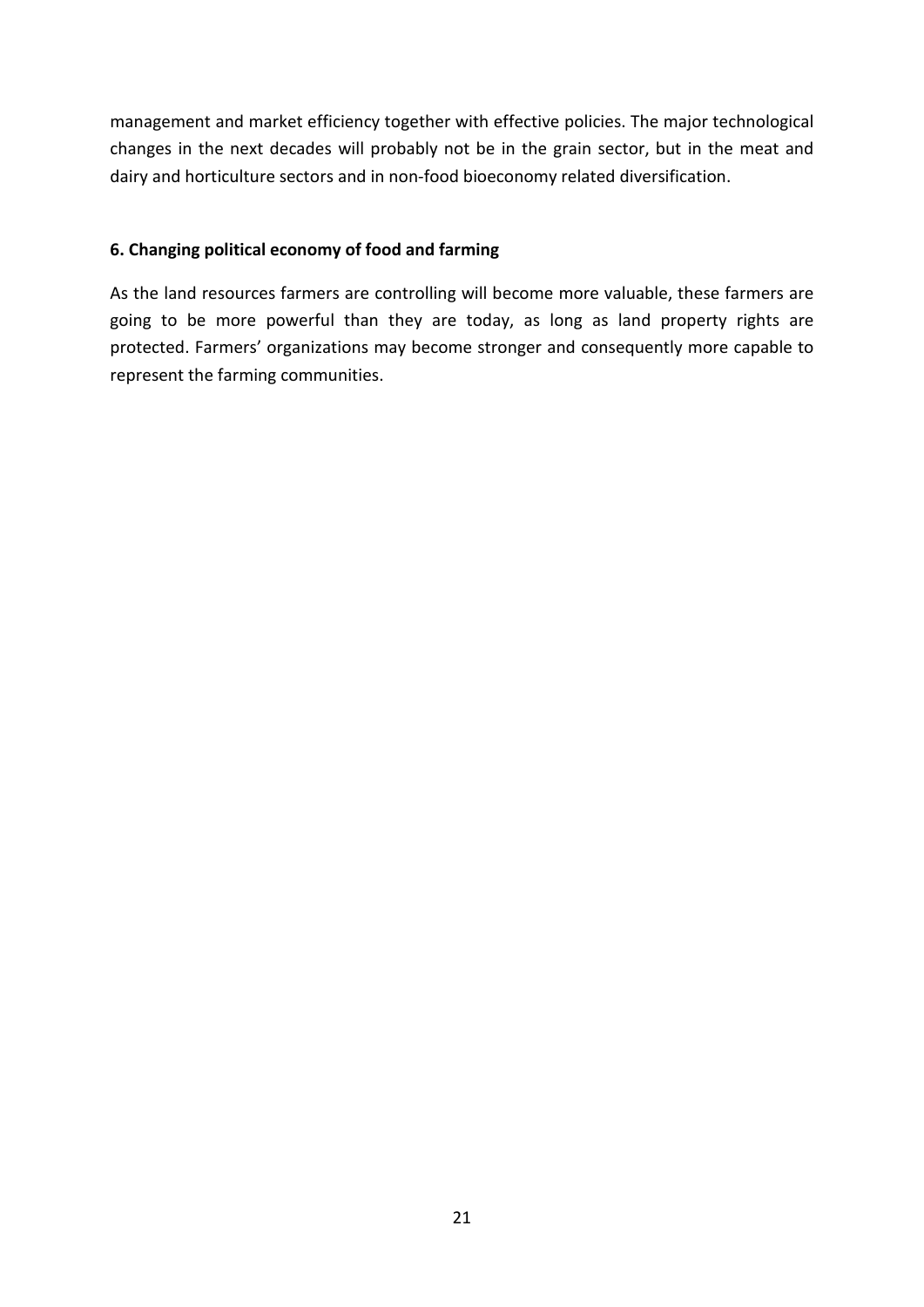### **4. Small farms and poverty reduction**

Small farms are homes to the majority of the poor in the world. For this reason, improving the productivity and incomes of small farmers can help significantly in reducing poverty. There are several ways how this can be achieved, and they have been researched since long. Firstly, commercialization and technological innovations among small farmers can help reduce poverty (von Braun and Kennedy 1994, Binswanger and von Braun 1991). Diversification from solely staple crop production, to the production of commercially high value crops is another avenue for reducing poverty among small farmers. Joshi et al. (2006) find that in Uttar Pradesh, India, diversification to vegetable production increases profits among small farmers. Klasen et al. (2013) find that those farmers in Indonesia who shifted from coffee to cocoa production following the Asian economic crisis in 1997-98 may have increased their incomes by 14%. Diversification typically may also involve specialization at the farm level, with growing varieties of production and processing at the regional level (von Braun 2005). However, not all small farms could immediately benefit from liberalization and higher degrees of commercialization. Therefore, the timing, speed and extent of reforms need to be appropriately fine-tuned to avoid exposing small farms to additional market risks they are unable to cope with (von Braun 2005). Leaving to markets to sort this out by themselves may not work due to market and institutional imperfections in many developing countries, especially when stakes are high, as the livelihoods of millions of small farming households depend on the success of these reforms.

Obviously, not all small farms are to be economically viable, especially in the context of increasing opportunity costs of labor due to higher wage growth rates in nonfarm sectors. Already many small farmers are engaged in rural multiple income generating activities. Presently, about 50% of earnings of rural households in Asia come from nonfarm sector (Haggblade et al. 2010). Brookfield (2008) suggests that pluri-activity is a strategy to increase incomes due to lower labor requirements in the farm, and not a mere survival strategy for small farmers. In any case, improving access to nonfarm jobs is another critical aspect of poverty reduction among small farmers. There may be two different mechanisms leading to growth of rural nonfarm activities, namely, the push and pull scenarios (ibid). In the case of pull scenario, dynamic agricultural development stimulates the growth of nonfarm sector – the way it happened in many Asian economies (Headey et al. 2010), whereas in the push scenario, stagnant agriculture and falling productivity forces rural households to seek whatever incomes and livelihoods outside agriculture – a process which was suggested to be more prevalent in many African countries (ibid.). Thus, push scenario may not necessarily lead to an escape from poverty for many rural households (von Braun 2005). In both cases, there is a need for creating conditions for orderly outmigration of labor from farm sector to nonfarm and even from rural areas to urban areas (Headey et al. 2010), especially in Asia, given the magnitudes of these population movements.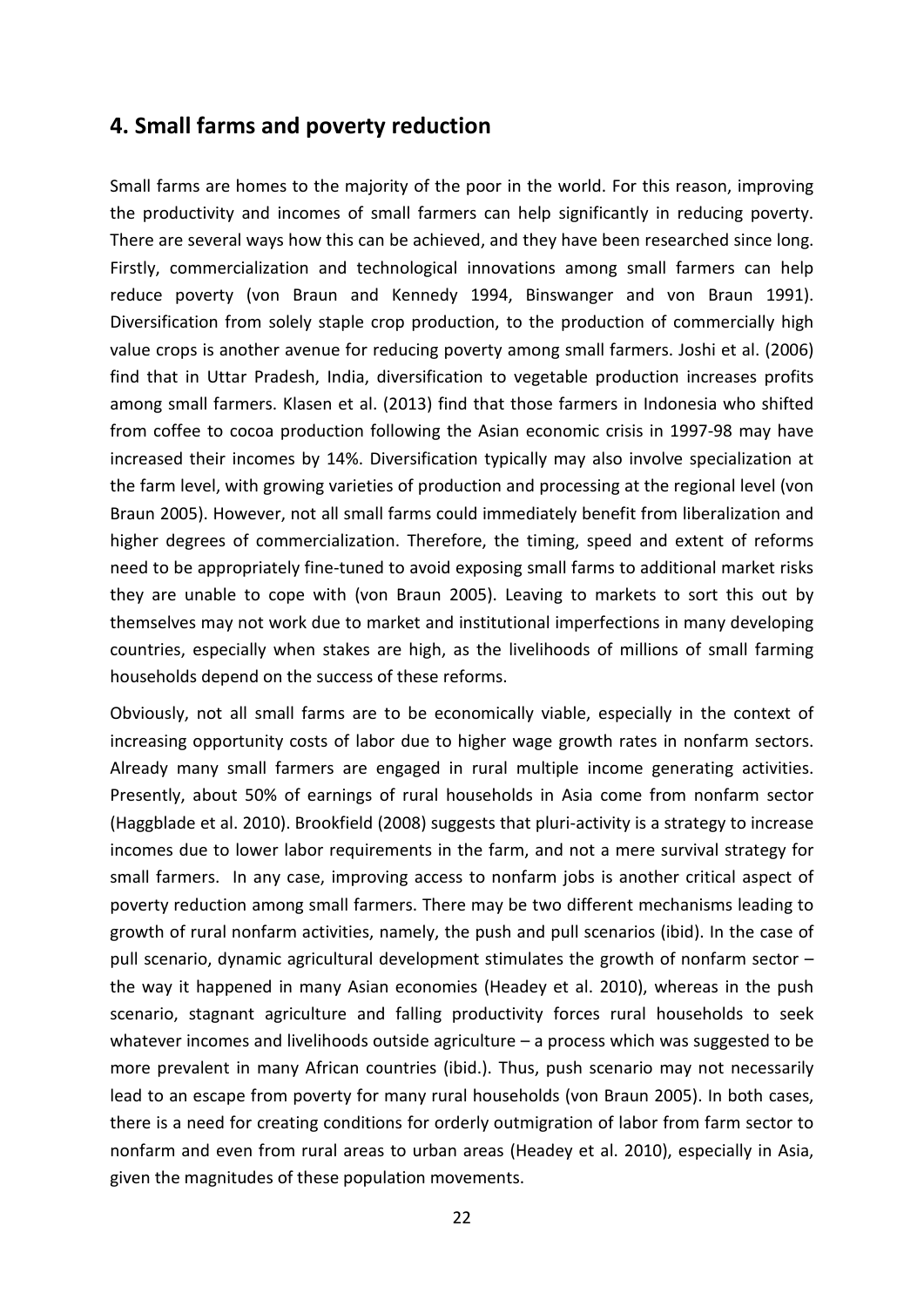### <span id="page-29-0"></span>**4.1 Small farms and land rights**

The Human Rights Council Advisory Committee of the UN General Assembly indicates that family farms are most vulnerable to the violation of their rights, including their land rights (Human Rights Council 2012). Lack of clearly defined land rights could lead to social conflicts, social marginalization and exclusion (von Braun and Gatzweiler 2013). Moreover, policies to improve land rights should also give prominence to the land rights of women. In many Asian settings, existing tenure systems are gender-biased favoring males in the farming households (Agarwal 1994). Research shows that secure land tenure provides stronger incentives for adopting new improved technologies, and making longer-term investments into sustainable land management practices (cf. Nkonya et al. 2011 for a review). Promotion of the "Voluntary Guidelines on the Responsible Governance of Tenure of Land, Fisheries and Forests in the Context of National Food Security" is an important step forward, but needs to be institutionalized and implemented at the national levels. Moreover, the envisaged outcome behind land reforms targeted at securing land rights need to be poverty reduction and enhancing the food security among the rural poor (Lipton 2009), preventing potential "elite capture" which may defeat the purpose of securing land rights for smallholders.

### <span id="page-29-1"></span>**4.2 Small farms and evolving value webs**

Although agriculture is *driven* by economic and sociological forces, agriculture itself is also *driving* change in the economy and society. Market value webs, increasingly dominated by supermarkets, with controlled quality standards are raising the transaction costs making it difficult for small farms to enter these markets (Reardon et al. 2009). For example, Marschke and Wilkins (2014) find that current certification standards for aquaculture may not be feasible at the small farmers scale in Vietnam. Miyata et al. (2009), on the other hand, cannot find evidence that large-scale buyers prefer not to have contract farming arrangements with small farms in Shandong province in China, though it is acknowledged that all farms in their area of study are small. Crucially, contract farming was found to lead to higher farmer incomes (ibid.). Similarly, Briones (2015) finds that, in fact, the participation in contract farming was negatively related to farm size in the tobacco production in the Philippines, with smaller farms being able to reap more benefits from contract farming. A study on contracting from Indonesia shows that contracts may have increased returns to capital for the seed corn and broiler producers, but not for the seed rice producers (Simmons et. al, 2005).

The challenge is to enable small farmers to successfully integrate and benefit from these new market webs or find non-farm employment (Sharma et al. 2013, McCullough et al. 2010). Market access for small farms could be improved in several ways, such as through collective action and forming producer and marketing associations (Markelova et al. 2009).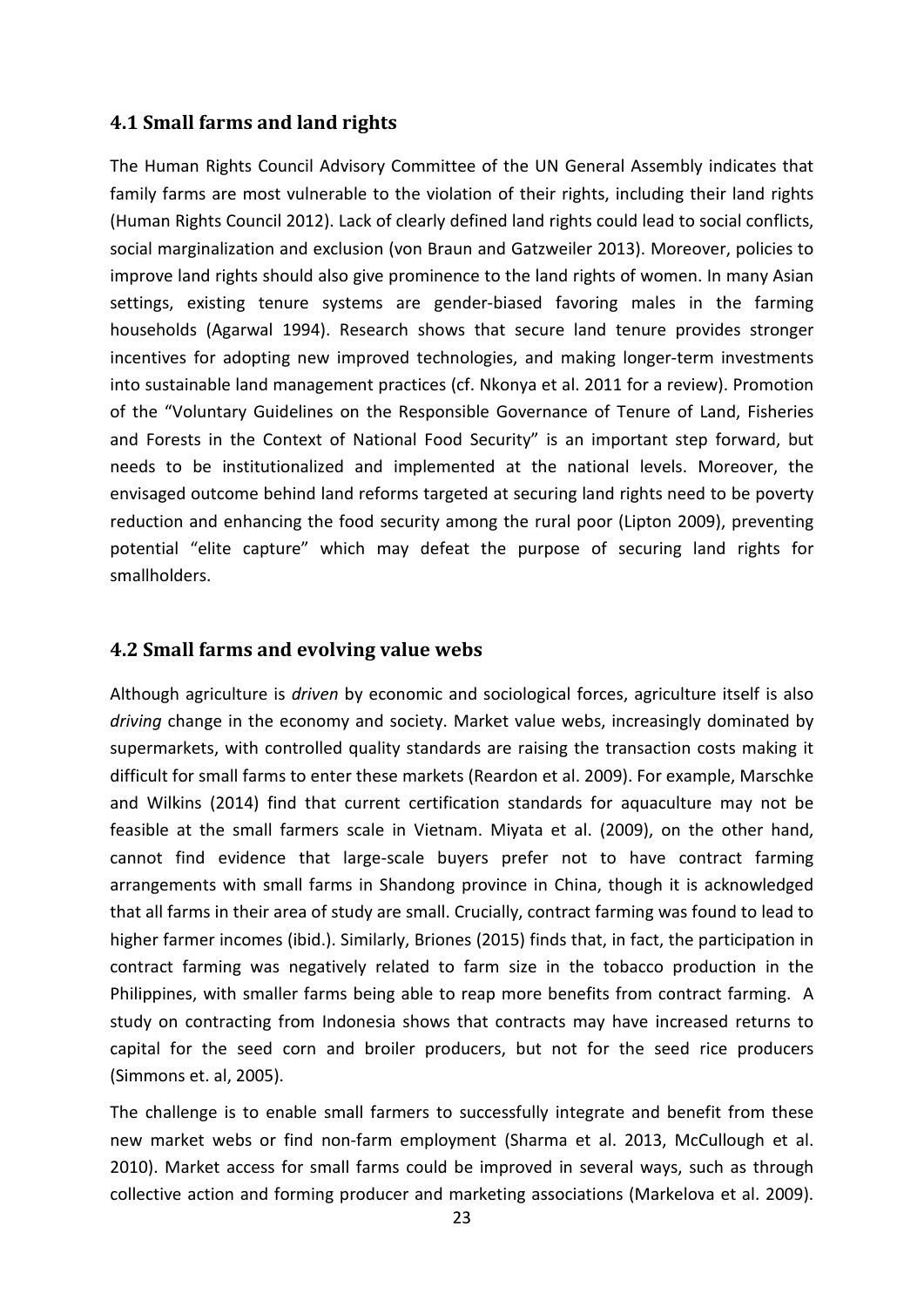Hayami and Kawagoe (1993) show, in the example of western Java and Sumatra in Indonesia, that small farmers can efficiently participate in informal marketing arrangements through making intensive use of their more abundant labor resources and economizing on capital and managerial resources. Collective action and public-private partnership was also shown to enable small farmers in India to access horticultural export markets (Roy and Thorat 2008). Enabling small framers to have bigger access to contract farming could help them in overcoming institutional and infrastructural shortcomings (Joshi et al. 2006, Uttar Pradesh, India).

With the emerging shift into a bioeconomy, a much broader trend than just connecting farmers to supermarkets is in the making (von Braun 2013). Traditionally, agriculture meant farms, forests and fish. In the future, agriculture will entail the whole value chain, including agri-business and retail revolution, also ecosystems services, and linkages to bio-economy, thus: not just one value chain but many joint systems of value chains, with a growing importance of biomass and of quality of bio-based products. Several developing countries have established bioeconomy strategies and need to carefully consider the small farm sector in these strategies.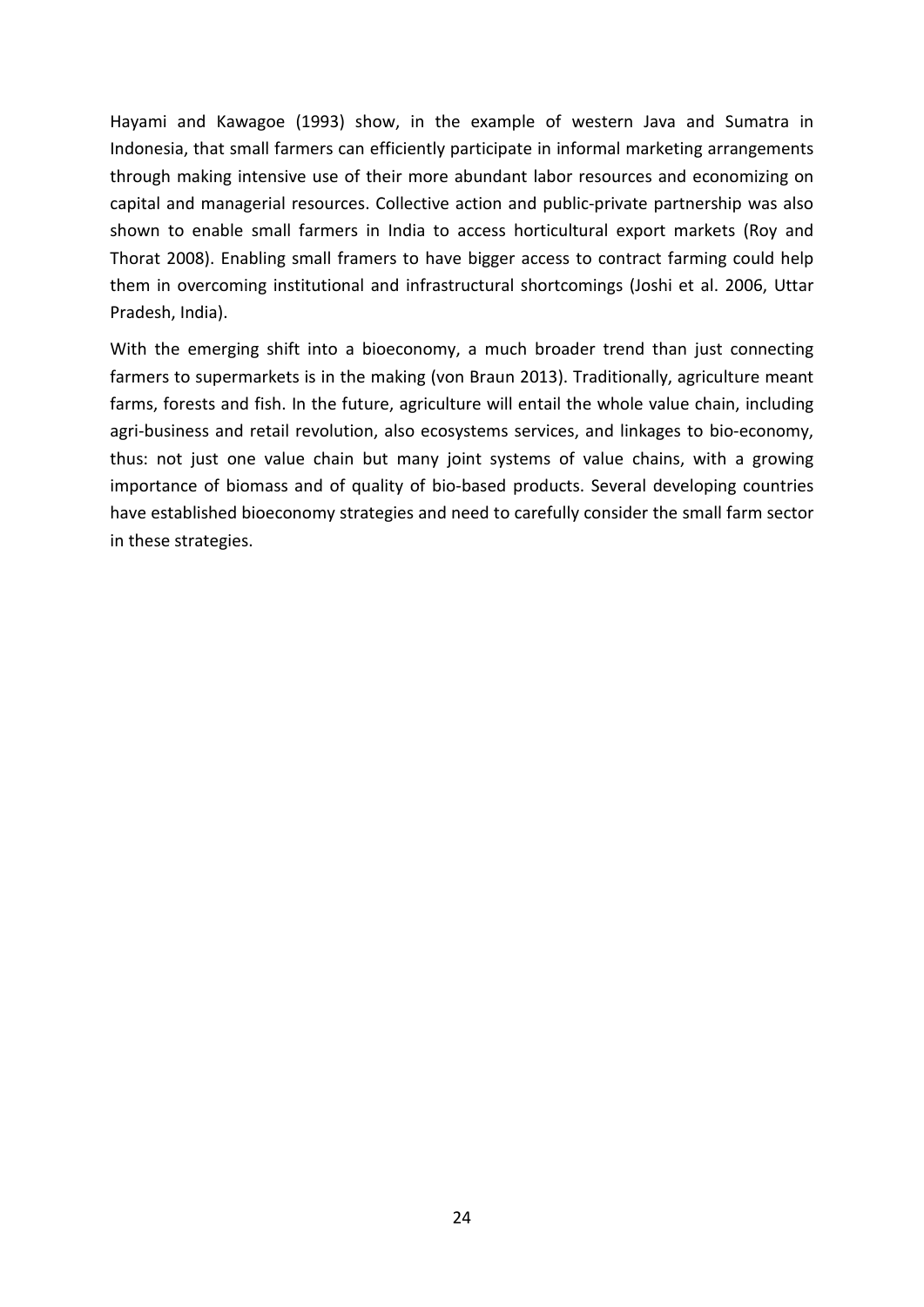## <span id="page-31-0"></span>**5. Implications for policy and research**

By investing more in farms, and by increasing efficiency of farming, a large part of poverty and malnutrition could be reduced. Small farms play multifunctional roles in development (HLPE 2013). Importantly, public policies need to regard small farms as a part of a broader development solution, and not a problem to solve (da Silva 2013). The year 2014 was declared by the United Nations as the International Year of Family Farming, recognizing the importance of family farms for food security and environmental sustainability. The family farms sector is an integral part of a broader economy; hence, public policies need take into account these integral connections of the small farm sector with the rest of the economy (Table 5). The policy support should be aimed at promoting the dynamism both within the family farm sector itself (Option 1), but also enhance the dynamic interactions and integration of the family farm sector with the rest of the economy (Options 2 and 3). All three options of small farm transformation need public policy attention, not just a small holder growth strategy.

| Small farm people's strategies              | Policy support (main examples)                   |  |  |  |
|---------------------------------------------|--------------------------------------------------|--|--|--|
| 1. Growth in farming through expansion,     | Technology R&D, market improvement;              |  |  |  |
| commercialization,<br>specialization<br>and | extension; finance; public services; tenure and  |  |  |  |
| diversification.                            | property rights improvements; institutional      |  |  |  |
|                                             | arrangements strengthening farmer                |  |  |  |
|                                             | cooperation; income support; price stabilization |  |  |  |
|                                             | regimes                                          |  |  |  |
| 2. Part-time farming with additional off-   | Labor market expansion; support for migration;   |  |  |  |
| farm rural income                           | Cooperation; land market liberalization;         |  |  |  |
|                                             | strengthening rural services                     |  |  |  |
| 3. Exit farming altogether                  | Labor market expansion; Land market              |  |  |  |
|                                             | liberalization; strengthening rural services     |  |  |  |

#### <span id="page-31-1"></span>**Table 5. Small farmer strategies and policy instruments**

Source: designed by authors

The policy support measures mentioned on the right hand side of Table 5 entail costs and require careful evaluation in the respective context, regarding their costs and social returns. The future of small farm families and their food security depend on:

- Technological and institutional innovations facilitating growth with sustainability
- Trade and reduced market volatility
- Migration to non-farm sectors
- Improved rural services for education, nutrition and health policy
- Strengthened property rights and political voice.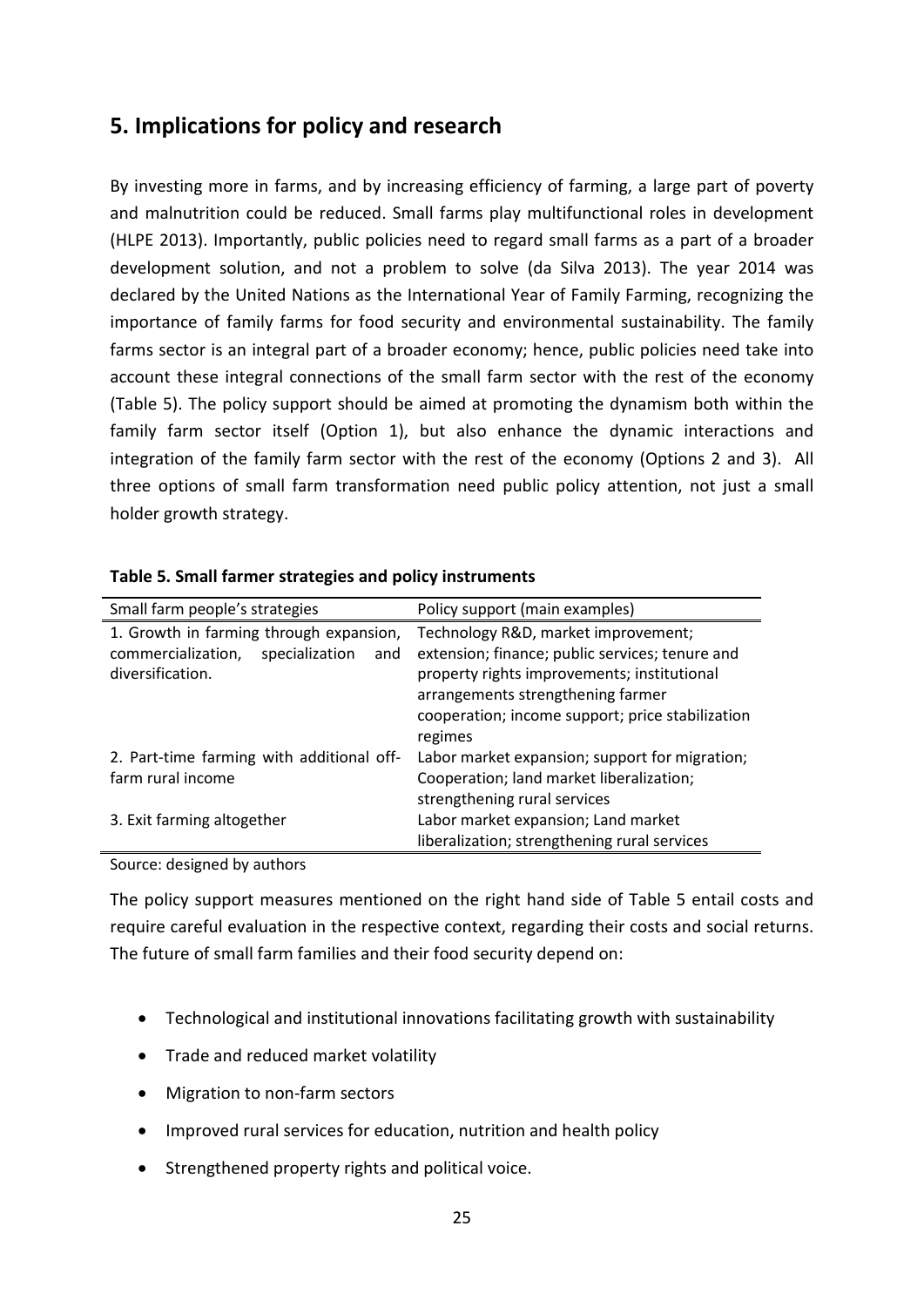Small farmers can play key roles in fostering rural growth. It can no longer be assumed that the millions of small farmers will remain a peacefully suffering community in the future. Information and access to political influence through elections and more decentralized political systems are changing the context. Governments need to recognize and uphold smallholder rights, including the right to food, the right for self-organization, the right to land and gaining equitable access to common pool natural resources (HLPE 2013). Strong farmer organizations are crucial for the articulation of farmers in markets and in policymaking bodies. International and national level support for these organizations, including their rightful formation, is still needed in many countries. Crucially, these rights should be equally enjoyed by both men and women.

National policies must support market opportunities to promote income growth for people in poverty. Transport infrastructure and information technology must connect the vast number of small farmers to the opportunities that globalization offers. Access to agricultural technology remains vital in order to reduce poverty. This includes attention to public investment in agricultural research providing such sustainable technology. Furthermore, to support rural entrepreneurs, governments must not intervene with distorting incentives for market agents. With competitive markets, profit seeking private entrepreneurs in rural areas will use community relationships for cooperation to decrease transaction costs.

*Research* needs to address a set of major gaps that tend to hinder a pro-poor agricultural transformation process of the small farm economy:

*- Lack of analyses of market functioning, especially in relation to competition in domestic food markets and related implications for small holders.* Desired trade reform effects can be countered not only by state- and local-level government interference but also by privatesector actors. The competitive structures of agricultural markets, food processing industries, and the growing retail industries need continued research attention in the small holder transformation process.

*- Lack of specific information on distributional effects of policy changes impacting on small farm households.* Disaggregated information is needed to make political processes more transparent. Assurances of aggregate national economic gains are not sufficient to facilitate buy in to reforms.

*- Lack of practical guidance for investment in infrastructures of all kinds, incl. ICTs that facilitate small farm growth processes.* In particular, the long-term effects of joint infrastructures' synergies are not well understood.

- Lack of insights into the true value of the hidden growth potentials embedded in the *entrepreneurial capacities of men and women engaged in the diverse small farm enterprises* in Asia. While these growth potentials seem to exist, the conditions to facilitate the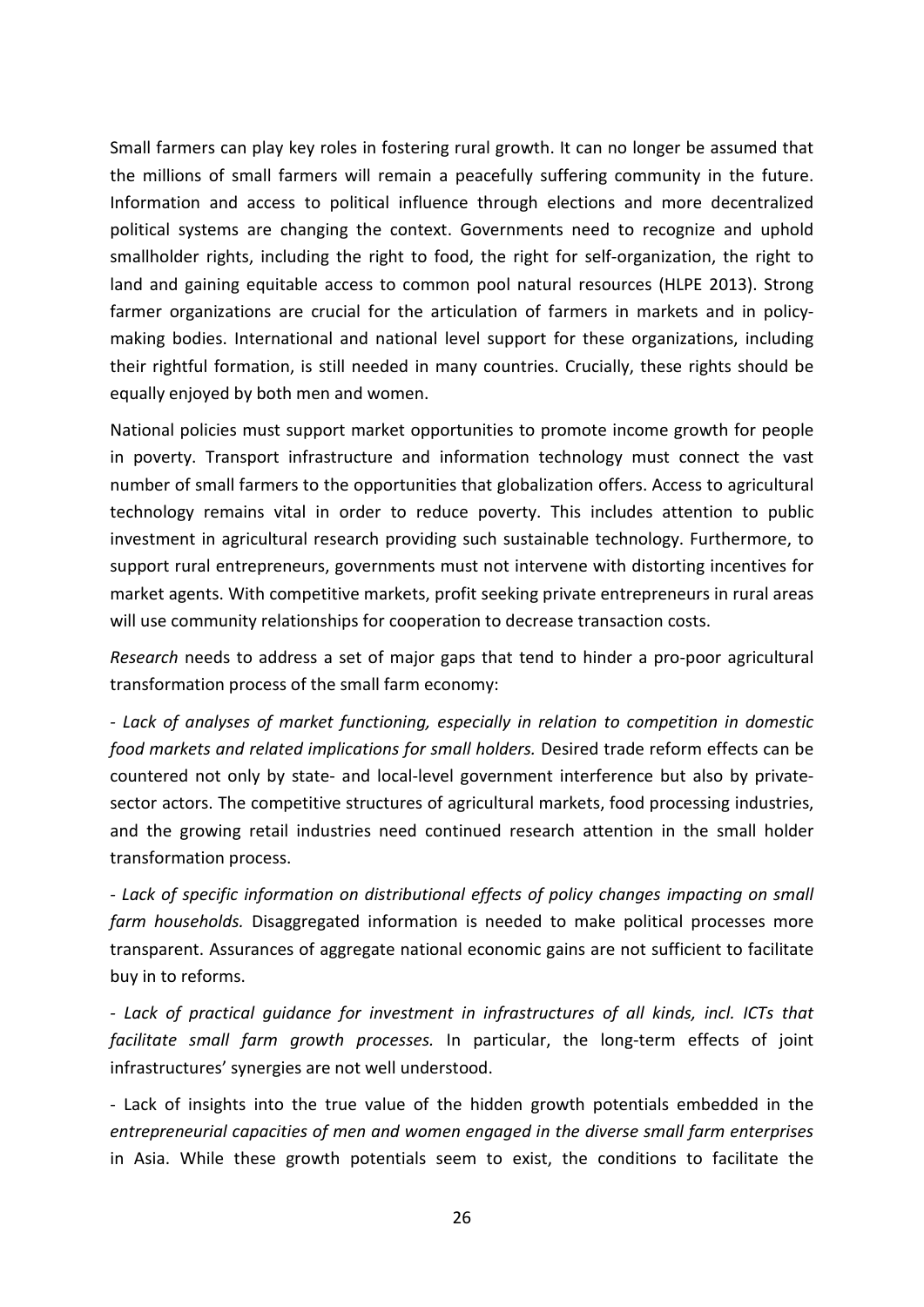transition of this valuable asset into a vibrant non-farm small business community in the context of small farm change is not well understood.

*- Lack of information on social safety nets and insurance systems that facilitate protection of poor small farm families.* Because traditional family based social safety nets are diminishing, the historic transformation in small farm agriculture must be accompanied by *social policies.* 

There will be multiple futures for small farms. Appropriate policies facilitating the small farm transition process need to be adjusted to the specific local and country contexts. These policies should primarily focus on people's income opportunities in the rural economy, where small farmers often hold multiple farm and non-farm jobs, rather than be narrowly concerned with viability of the small scale farm enterprise.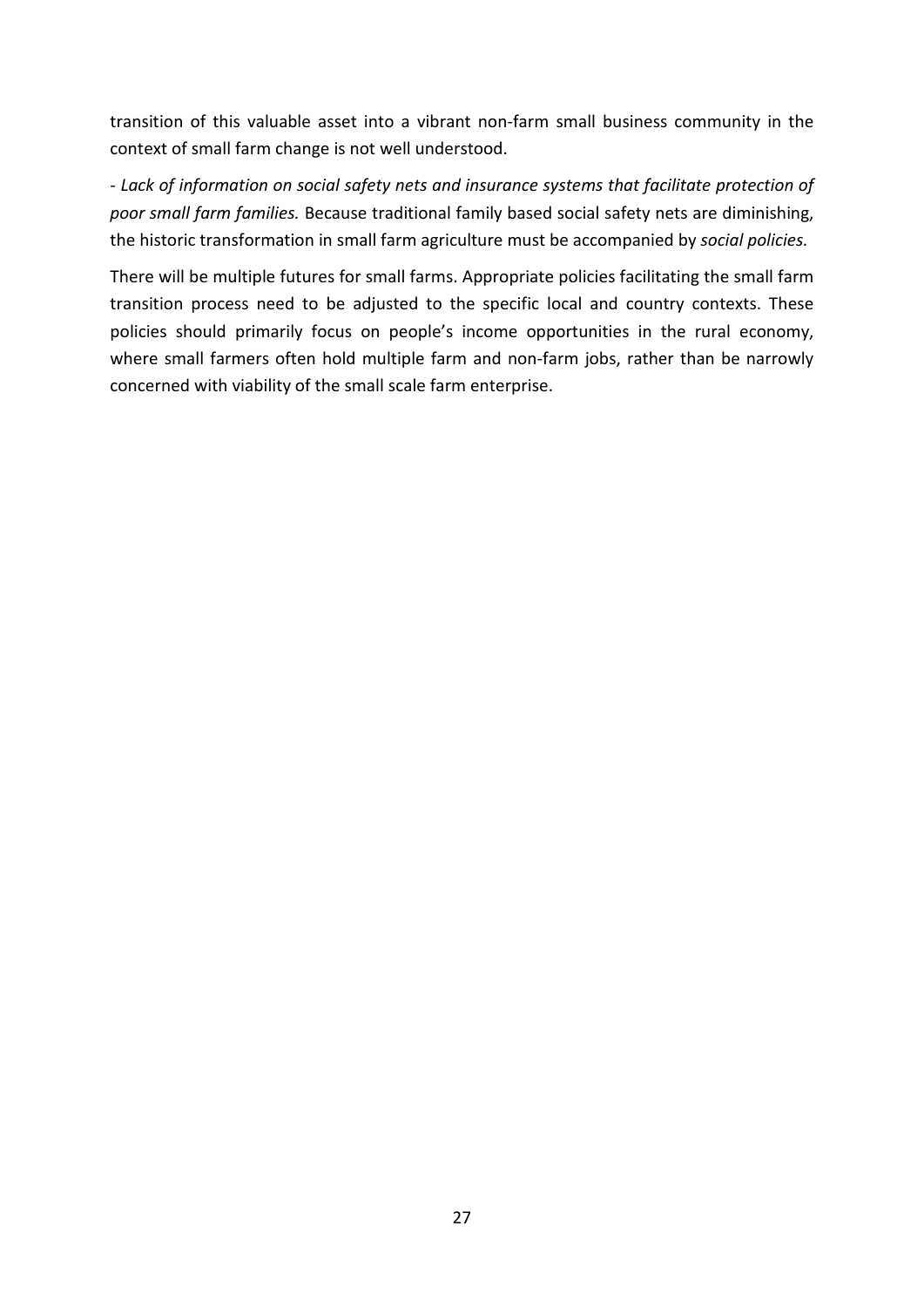### <span id="page-34-0"></span>**References**

- Agarwal, B. (1994). A field of one's own: Gender and land rights in South Asia (Vol. 58). Cambridge University Press.
- Ali, D. A., & Deininger, K. (2015). Is There a Farm Size–Productivity Relationship in African Agriculture? Evidence from Rwanda. Land Economics, 91(2), 317-343.
- Aw-Hassan A., Korol V., Nishanov N., Djanibekov U., Dubovyk O. & A. Mirzabaev. (2015). Economics of land degradation and improvement in Uzbekistan. In The Economics of Land Degradation and Improvement. Edited by Nkonya E, Mirzabaev A, von Braun J. Springer.
- Barrett, C. B., Bellemare, M. F. & Hou, J. Y. (2010). Reconsidering conventional explanations of the inverse productivity–size relationship. World Development, 38(1), 88-97.
- Berdegué, J. A. & Fuentealba, R. (2011). Latin America: The state of smallholders in agriculture. In Paper presented at the IFAD Conference on New Directions for Smallholder Agriculture (Vol. 24, p. 25).
- Berry, R.A. & Cline, W.R. (1979). Agrarian structure and productivity in developing countries. Baltimore and London: John Hopkins University Press.
- Bhalla, S. S. & Roy, P. (1988). Mis-specification in farm productivity analysis: the role of land quality. Oxford Economic Papers, 55-73.
- Binswanger, H. P. & Rosenzweig, M. R. (1986). Behavioural and material determinants of production relations in agriculture. The Journal of Development Studies, 22(3), 503-539.
- Binswanger, H. P. & von Braun, J. (1991). Technological change and commercialization in agriculture: the effect on the poor. The World Bank Research Observer, 6(1), 57-80.
- Briones, R. M. (2015). Small Farmers in High-Value Chains: Binding or Relaxing Constraints to Inclusive Growth? World Development, 72, 43-52.
- Brookfield, H. (2008). Family farms are still around: time to invert the old agrarian question. Geography Compass, 2(1), 108-126.
- Byiringiro, F. & Reardon, T. (1996). Farm productivity in Rwanda: effects of farm size, erosion, and soil conservation investments. Agricultural economics, 15(2), 127-136.
- Carter, M. R. & Wiebe, K. D. (1990). Access to capital and its impact on agrarian structure and productivity in Kenya. American journal of agricultural economics, 1146-1150.
- Chavas, J. P. (2001). Structural change in agricultural production: Economics, technology and policy. Handbook of agricultural economics, 1, 263-285.
- Chen, Z. Huffman, W. E. & Rozelle, S. (2011). Inverse relationship between productivity and farm size: the case of China. Contemporary Economic Policy, 29(4), 580-592.
- Collier, P. & Dercon, S. (2014). African Agriculture in 50Years: Smallholders in a Rapidly Changing World? World Development, 63, 92-101.
- da Silva, J. (2013). A statement by FAO Director-General at UN International Year of Family Farming 2014 Launch. United Nations, New York. 22 November 2013
- Eastwood, R., Lipton, M. & Newell, A. (2010). Farm size. Handbook of Agricultural Economics, 4, 3323-3397.
- Eswaran, M. & Kotwal, A. (1986). Access to capital and agrarian production organisation. The Economic Journal, 482-498.
- Fan, S. & Chan-Kang, C. (2005). Is small beautiful? Farm size, productivity, and poverty in Asian agriculture. Agricultural Economics, 32(s1), 135-146.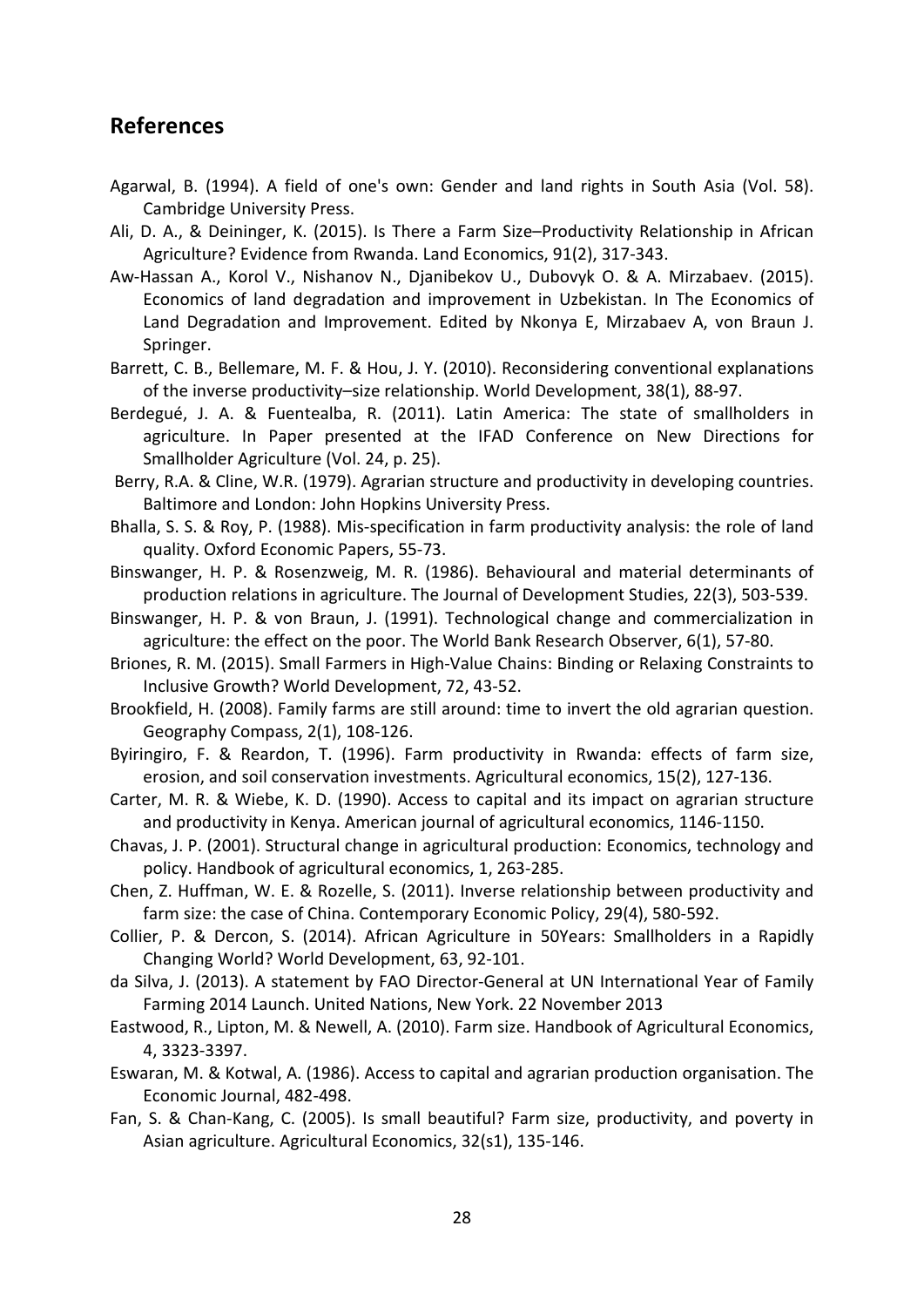- FAO (2010). Characterisation of small farmers in Asia and the Pacific. Asia and Pacific Commission on agricultural statistics, twenty-third session, Siem Reap, Cambodia, 26–30 April. 2010.
- Foster, A. D. & Rosenzweig, M. R. (2011). Are Indian farms too small? Mechanization, agency costs, and farm efficiency. Econojmic Growth Center, Yale University New Haven CT.
- Fuglie, K. O., & Wang, S. L. (2013). New Evidence Points to Robust but Uneven Productivity Growth in Global Agriculture. Global Journal of Emerging Market Economies, 5(1), 23- 30.
- Hayami, Y. & Kawagoe, T. (1993). The agrarian origins of commerce and industry: a study of peasant marketing in Indonesia. St. Martin's Press.
- Hayami, Y. (1996). The peasant in economic modernization. American Journal of Agricultural Economics, 1157-1167.
- Haggblade, S. Hazell, P. & Reardon, T. (2010). The rural non-farm economy: prospects for growth and poverty reduction. World Development, 38(10), 1429-1441.
- Hazell, P. Poulton, C. Wiggins, S. & Dorward, A. (2010). The future of small farms: Trajectories and policy priorities. World Development, 38(10), 1349-1361.
- Headey, D. Bezemer, D. & Hazell, P. B. (2010). Agricultural Employment Trends in Asia and Africa: Too Fast or Too Slow?. The World Bank Research Observer, lkp028.
- Helfand, S. M., & Levine, E. S. (2004). Farm size and the determinants of productive efficiency in the Brazilian Center-West. Agricultural Economics, 31(2-3), 241-249.
- Heltberg, R. (1998). Rural market imperfections and the farm size—productivity relationship: Evidence from Pakistan. World Development, 26(10), 1807-1826.
- HLPE (2013). Investing in smallholder agriculture for food security. A report by the High Level Panel of Experts on Food Security and Nutrition of the Committee on World Food Security, Rome.
- Holden, S. T. & Otsuka, K. (2014). The roles of land tenure reforms and land markets in the context of population growth and land use intensification in Africa. Food Policy, 48, 88- 97.
- Human Rights Council (2012). Final study of the Human Rights Council Advisory Committee on the advancement of the rights of peasants and other people working in rural areas. UN General Assembly.
- ILO International Programme on the Elimination of Child Labour (2006). Tackling hazardous child labour in agriculture: Guidance on policy and practice. Geneva: ILO.
- Joshi, P. K. Joshi, L. & Birthal, P. S. (2006). Diversification and its impact on smallholders: Evidence from a study on vegetable production. Agricultural Economics Research Review, 19(2), 219-236.
- Klasen, S. Priebe, J. Rudolf, R. (2013). Cash Crop Choice and Income Dynamics in Rural Areas: Evidence From Post-crisis Indonesia. Agricultural Economics Vol 44(3): 349-364
- Kirui O. (2015). Economics of land degradation and improvement in Tanzania and Malawi. In The Economics of Land Degradation and Improvement. Edited by Nkonya E, Mirzabaev A, von Braun J. Springer.
- Larson, D. F., Otsuka, K., Matsumoto, T. & Kilic, T. (2014). Should African rural development strategies depend on smallholder farms? An exploration of the inverse-productivity hypothesis. Agricultural Economics, 45(3), 355-367.
- Le, Q.B., Nkonya, E. & A. Mirzabaev, (2014). Biomass Productivity-Based Mapping of Global Land Degradation Hotspots. (ZEF Discussion Papers 193)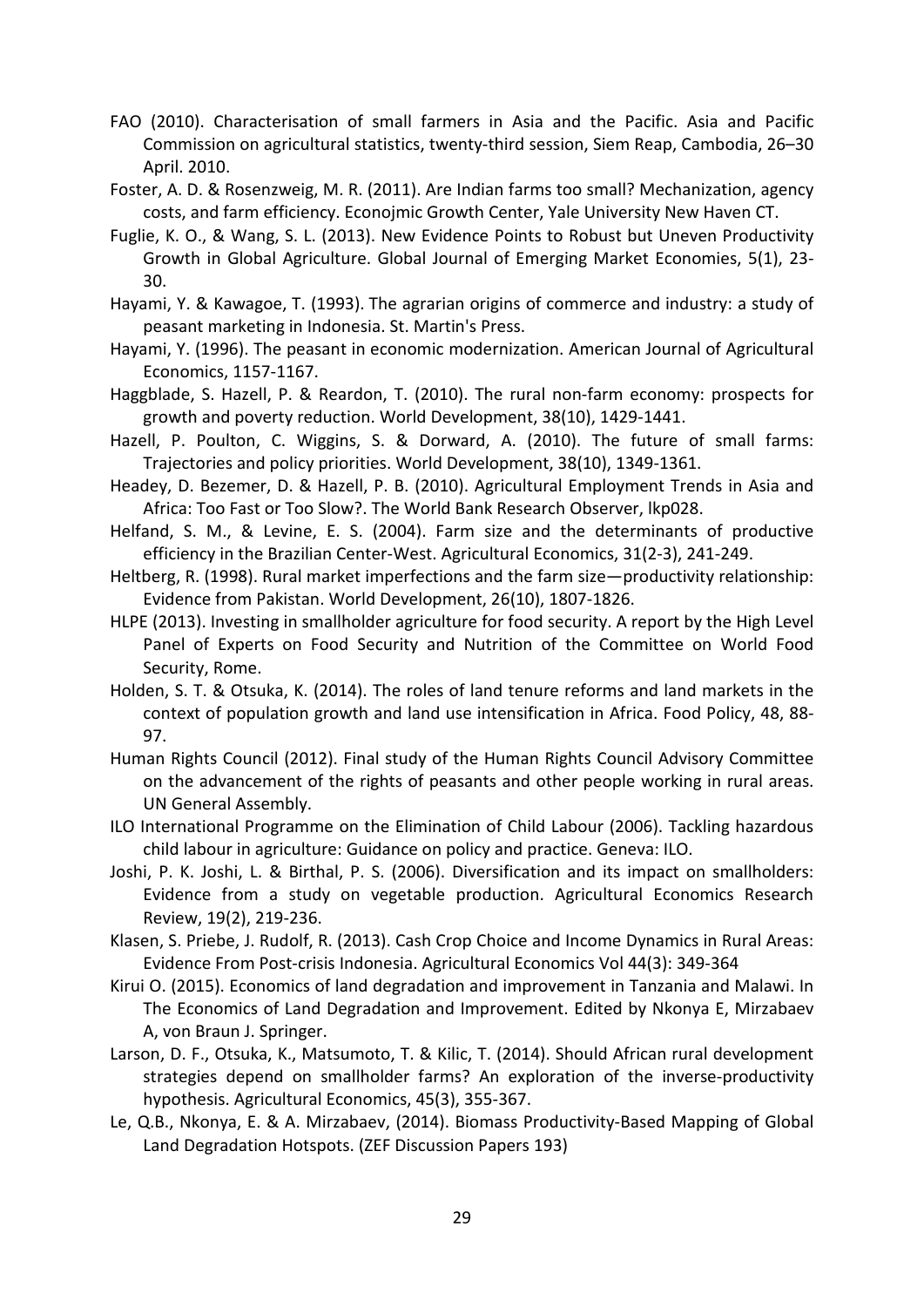- Llewelyn, R. V. & Williams, J. R. (1996). Nonparametric analysis of technical, pure technical, and scale efficiencies for food crop production in East Java, Indonesia. Agricultural Economics, 15(2), 113-126.
- Lipton, M. (2009). Land reform in developing countries: property rights and property wrongs. Routledge.
- Lowder, S. K., Skoet, J. & Singh, S. (2014). What do we really know about the number and distribution of farms and family farms in the world?. Background paper for The State of Food and Agriculture, 8.
- Masters, W. A., Djurfeldt, A. A., De Haan, C., Hazell, P., Jayne, T., Jirström, M., & Reardon, T. (2013). Urbanization and farm size in Asia and Africa: implications for food security and agricultural research. Global Food Security, 2(3), 156-165.
- McCullough, E. B., Pingali, P. L. & Stamoulis, K. G. (2010). Small farms and the transformation of food systems: an overview. Looking east looking west, 47.
- Marschke, M. & Wilkings, A. (2014). Is certification a viable option for small producer fish farmers in the global south? Insights from Vietnam. Marine Policy,50, 197-206.
- Markelova, H., Meinzen-Dick, R., Hellin, J. & Dohrn, S. (2009). Collective action for smallholder market access. Food policy, 34(1), 1-7.
- Miyata, S., Minot, N. & Hu, D. (2009). Impact of contract farming on income: linking small farmers, packers, and supermarkets in China. World Development, 37(11), 1781-1790.
- Musafiri, I. (2015). The Determinants of Long-Term Growth in Smallholder Agriculture in Rwanda: An Intergenerational Analysis. Doctoral Thesis at Faculty of Agriculture, University of Bonn.
- Nkonya, E., Gerber, N., Baumgartner, P., Von Braun, J., De Pinto, A., Graw, V, Kato, E, Kloos, J, & Walter, T. (2011). The economics of desertification, land degradation, and drought: toward an integrated global assessment (No. 150). ZEF Discussion Papers on Development Policy.
- Reardon, T., Barrett, C. B., Berdegué, J. A. & Swinnen, J. F. (2009). Agrifood industry transformation and small farmers in developing countries. World development, 37(11), 1717-1727.
- Roy, D. & Thorat, A. (2008). Success in high value horticultural export markets for the small farmers: The case of Mahagrapes in India. World Development, 36(10), 1874-1890.
- Sen, A. K. (1966). Peasants and Dualism with or without Surplus Labor. The Journal of Political Economy, 425-450.
- Simmons, P., Winters, P. & Patrick, I. (2005) An Analysis of Contract Farming in East Java, Bali, and Lombok, Indonesia. Agricultural Economics Vol 33 Issue Supplement s3: 513- 525
- Singh, I., Squire, L. & Strauss, J. (1986). Agricultural household models: extensions, applications, and policy. Johns Hopkins University Press.
- Sharma, V. P., Vorley, B., Huang, J., Suleri, A. Q., Digal, L. & Reardon, T. A. (Eds.). (2013). Linking Smallholder Producers to Modern Agri-Food Chains: Case Studies from South Asia, Southeast Asia and China (Vol. 1). Allied Publishers.
- Schultz, T. W. (1964). Transforming traditional agriculture. New Haven. Yale University Press.
- Sow S, Nkonya E, Meyer S & Kato E. (2015). Economics of land degradation and improvement in Uzbekistan. In The Economics of Land Degradation and Improvement. Edited by Nkonya E, Mirzabaev A, von Braun J. Springer.
- Tschajanov, A. V. (1923). Die Lehre von der bäuerlichen Wirtschaft: Versuch einer Theorie der Familienwirtschaft im Landbau. P. Parey.